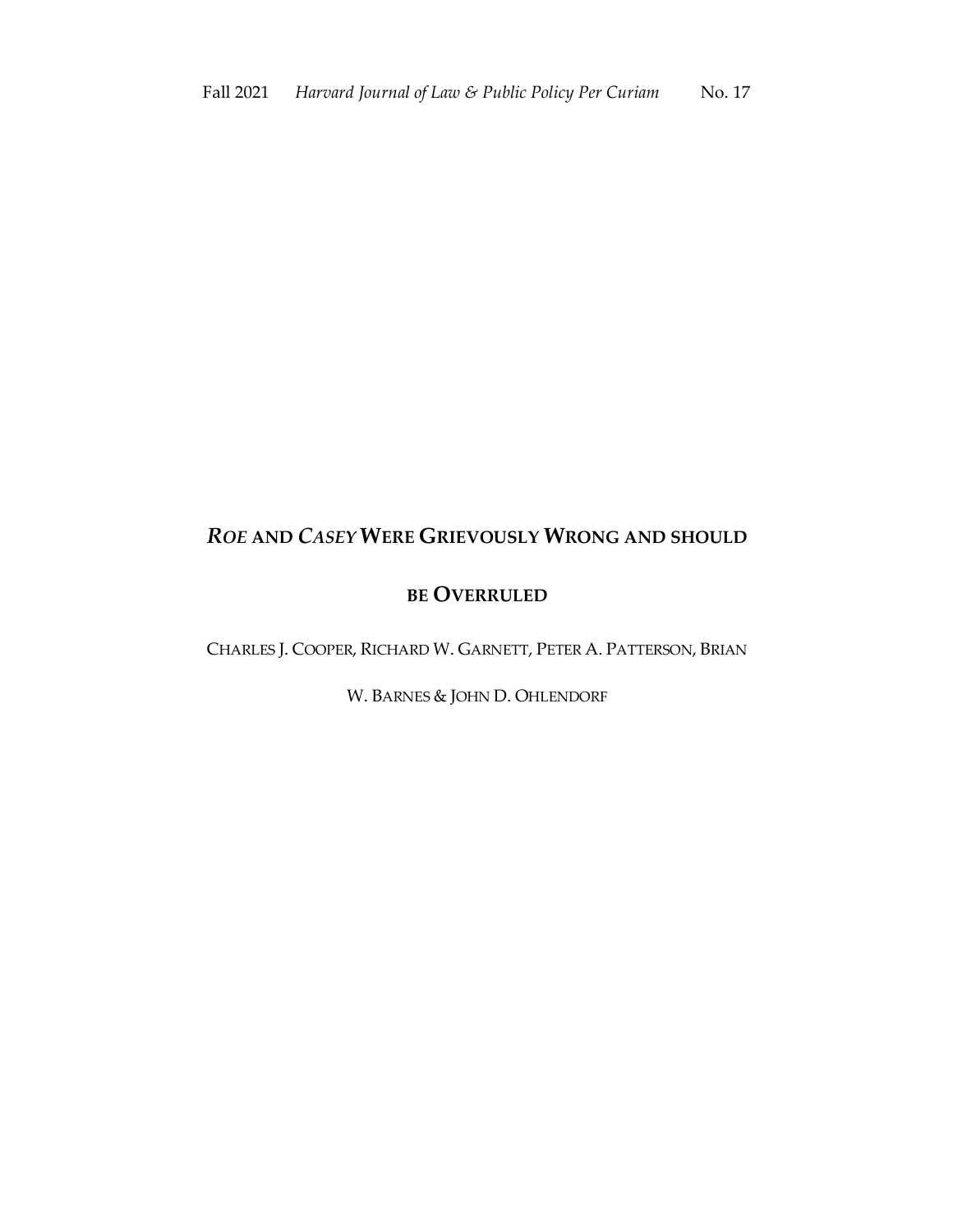#### *ROE* AND *CASEY* WERE GRIEVOUSLY WRONG

AND SHOULD BE OVERRULED<sup>1</sup>

Charles J. Cooper Richard W. Garnett Peter A. Patterson Brian W. Barnes

John D. Ohlendorf

The Supreme Court of the United States has done much over the course of American history to protect and secure our constitutional system of government, but it has been far from infallible. This Article is about two of its worst mistakes.

The history of how the Nation and the Court have together come to recognize past constitutional errors is an uneven one. It took the Civil War and the Thirteenth and Fourteenth Amendments to correct the Court's grievous errors in *Dred Scott v. Sandford*. <sup>2</sup> In many other instances, however, the Court has recognized and corrected its own errors. Indeed, it was the Court's willingness to heed the call to turn from grievous error that led to "the single most important and greatest decision in the Court's history, *Brown* v. *Board of* 

<sup>1</sup> This Article is adapted from the Brief of *Amicus Curiae* Ethics and Public Policy Center in Support of Petitioners and Reversal filed in *Dobbs v. Jackson Women's Health Organization*, No. 19-1392, available at: https://www.supremecourt.gov/DocketPDF/19/19- 1392/185234/20210729114228086\_19-1392%20Amicus%20Brief%20of%20Ethics%20and%20Public%20Policy%20Center.pdf.

<sup>2</sup> 60 U.S. (19 How.) 393 (1857)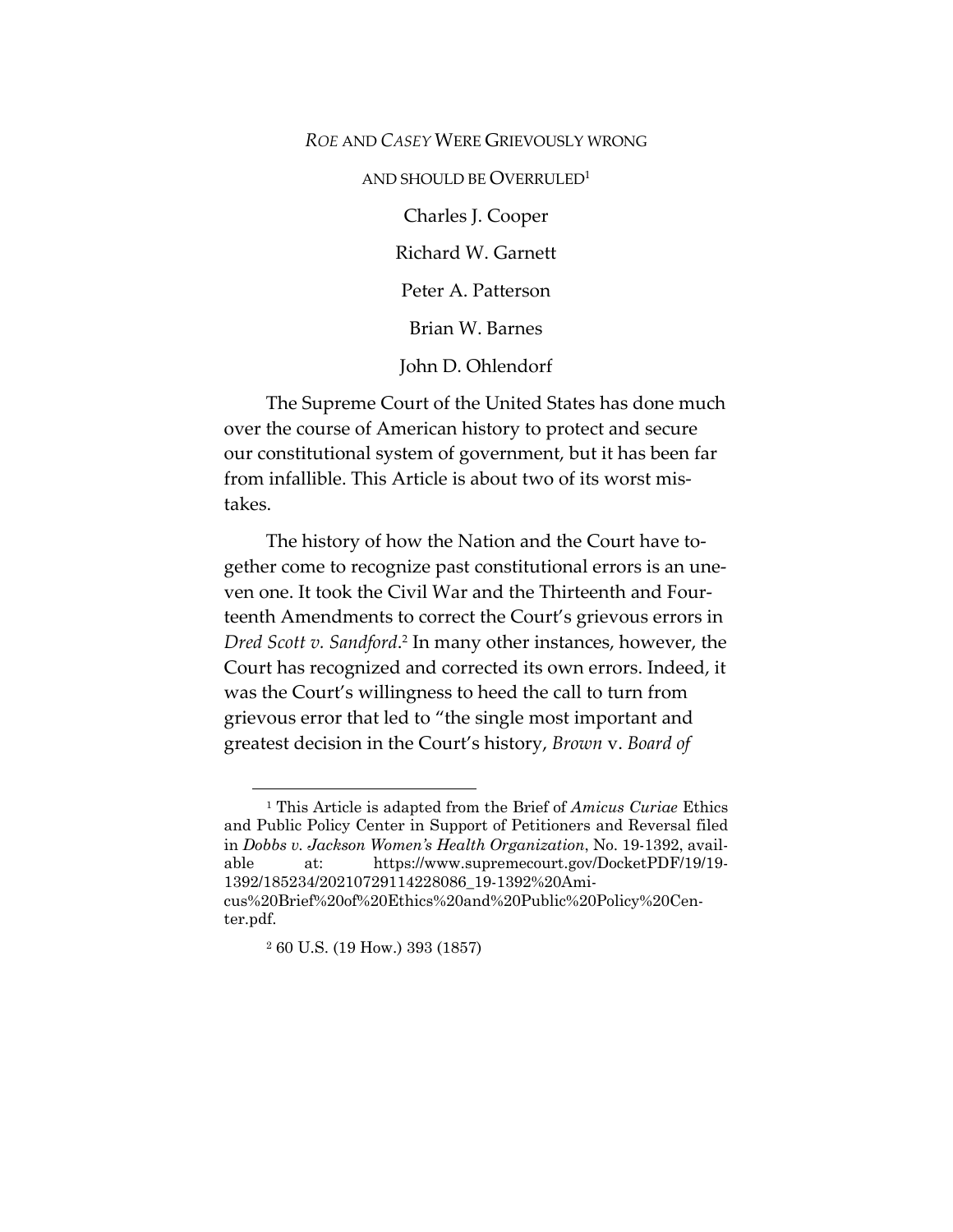*Education*, which repudiated the separate but equal doctrine of *Plessy v. Ferguson*."3 It has the opportunity and the duty to do so again.

In 1973, the Court decided *Roe v. Wade*, holding that the Constitution confers an expansive right to unrestricted abortion, "obliterat[ing] the abortion laws of all fifty States"4 with a single stroke. As a matter of the Constitution's text and history, it is no secret that *Roe* is not just wrong but grievously so. *Roe* was roundly criticized as wrong the day it was decided, and it has been robustly opposed both within and outside the Court ever since. No sitting Justice has defended the merits of its actual reasoning.

By the narrowest of margins, the Court in *Planned Parenthood v. Casey* refused to overrule *Roe*—not because it thought *Roe* was correct, but because it thought *Roe* must endure as a matter of *stare decisis*. But 30 years later it has become clear that *Casey*, too, was egregiously wrong, for *each one* of the *stare decisis* factors cited by *Casey* itself *supports Roe's repudiation*. While many Americans may *hope and expect*  that the political victory *Roe* declared for their side of the abortion debate will remain unquestioned, this expectancy

<sup>3</sup> Ramos v. Louisiana, 140 S. Ct. 1390, 1414 (2020) (internal citations omitted) (Kavanaugh, J., concurring) (first referencing Brown v. Board of Education, 347 U.S. 483 (1896); and then referencing Plessy v. Ferguson, 163 U.S. 537 (1896)).

<sup>4</sup> John T. Noonan, Jr., *The Hatch Amendment and the New Federalism*, 6 HARV. J.L. & PUB. POL'Y 93 (1982); *see also* Laurence H. Tribe, *Foreword: Toward A Model of Roles in the Due Process of Life and Law*, 87 HARV. L. REV. 1, 2 (1973) (explaining that after *Roe* "no abortion law in the United States remained valid"); Nathan S. Chapman & Michael W. McConnell, *Due Process as Separation of Powers*, 121 YALE L.J. 1672, 1797 (2012) ("*Roe* … effectively invalidated the then-operative laws of all fifty states.").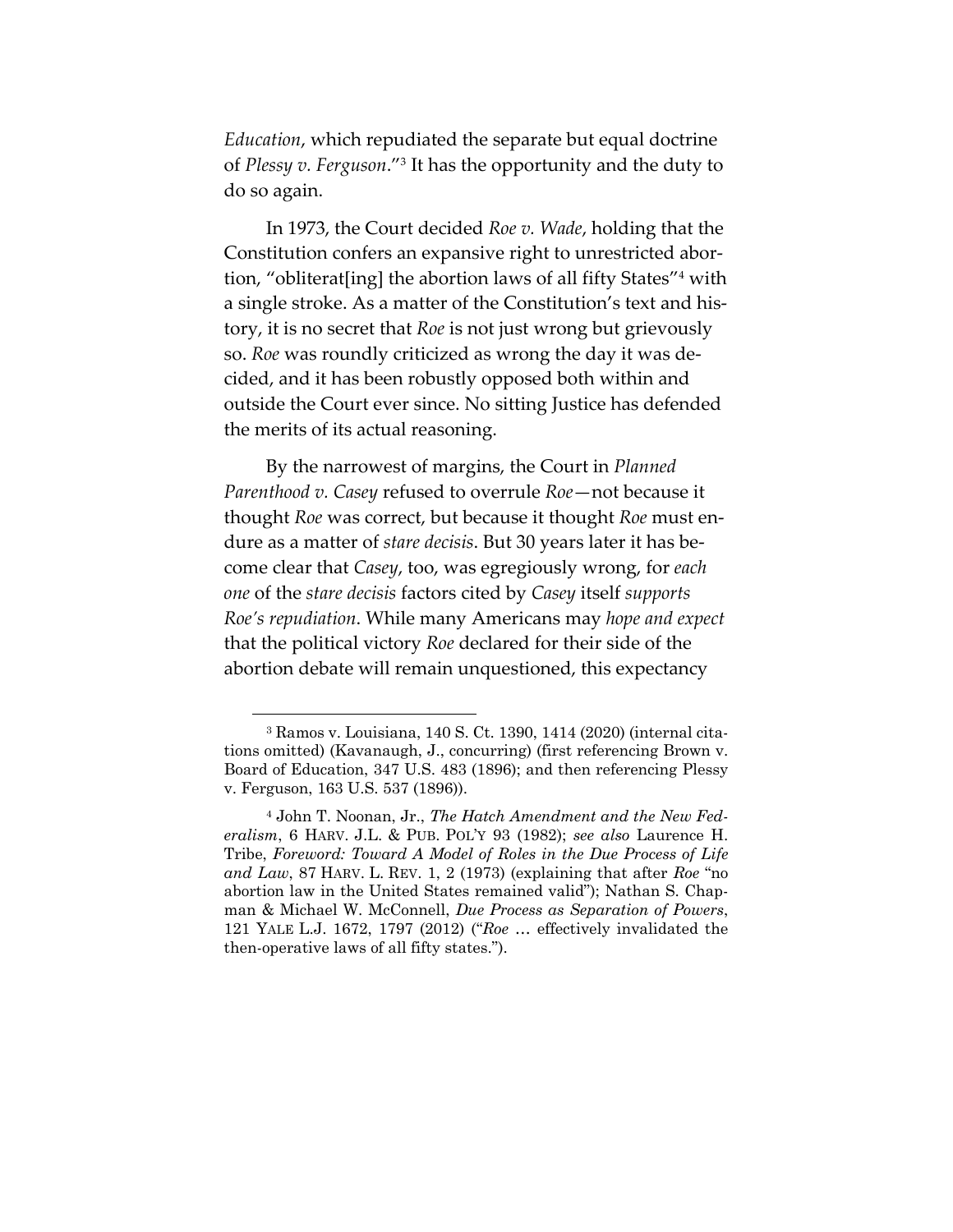plainly does not constitute the type of detrimental reliance to which the Court has given weight in the *stare decisis* calculus. Judicial developments and scientific progress have undermined *Roe* as a matter of fact and law. And *Roe*'s doctrinal standards, as reframed by *Casey*, have proven unworkable.

The deeper sentiment behind *Casey*'s decision—a vision of the Court "call[ing] the contending sides of [the] national controversy" over abortion "to end their national division,"5 —has proved equally unsound. By reaffirming *Roe*, the *Casey* majority imagined that it could bind up the national division over abortion. But it was *the decision in Roe* itself that "stimulated the mobilization of a right–to–life movement,"6 and the abortion controversy has endured and intensified since *Casey*. By reaffirming *Roe*, the *Casey* majority hoped that it could forestall a "loss in confidence in the Judiciary."7 In fact, 30 more years of *Roe*'s misrule have proved that the greatest enduring threat to the Court's legitimacy is *Roe* itself. By reaffirming *Roe*, the *Casey* majority hoped to preserve "the Nation's commitment to the rule of law."<sup>8</sup> But rather than safeguarding our constitutional order, *Roe* and *Casey* have distorted it. By every measure—including the lines marked out by *Casey* itself—no judicial error stands in greater need of correction than the one made in *Roe*.

It is now 48 years "after [the Court]'s holding that the Constitution protects a woman's right to terminate her

<sup>5</sup> Planned Parenthood v. Casey, 505 U.S. 833, 867 (1992)

<sup>6</sup> Ruth Bader Ginsburg, *Some Thoughts on Autonomy and Equality in Relation to Roe v. Wade*, 63 N.C. L. REV. 375, 381 (1985).

<sup>7</sup> *Casey,* 505 U.S. at 867.

<sup>8</sup> *Id.* at 869.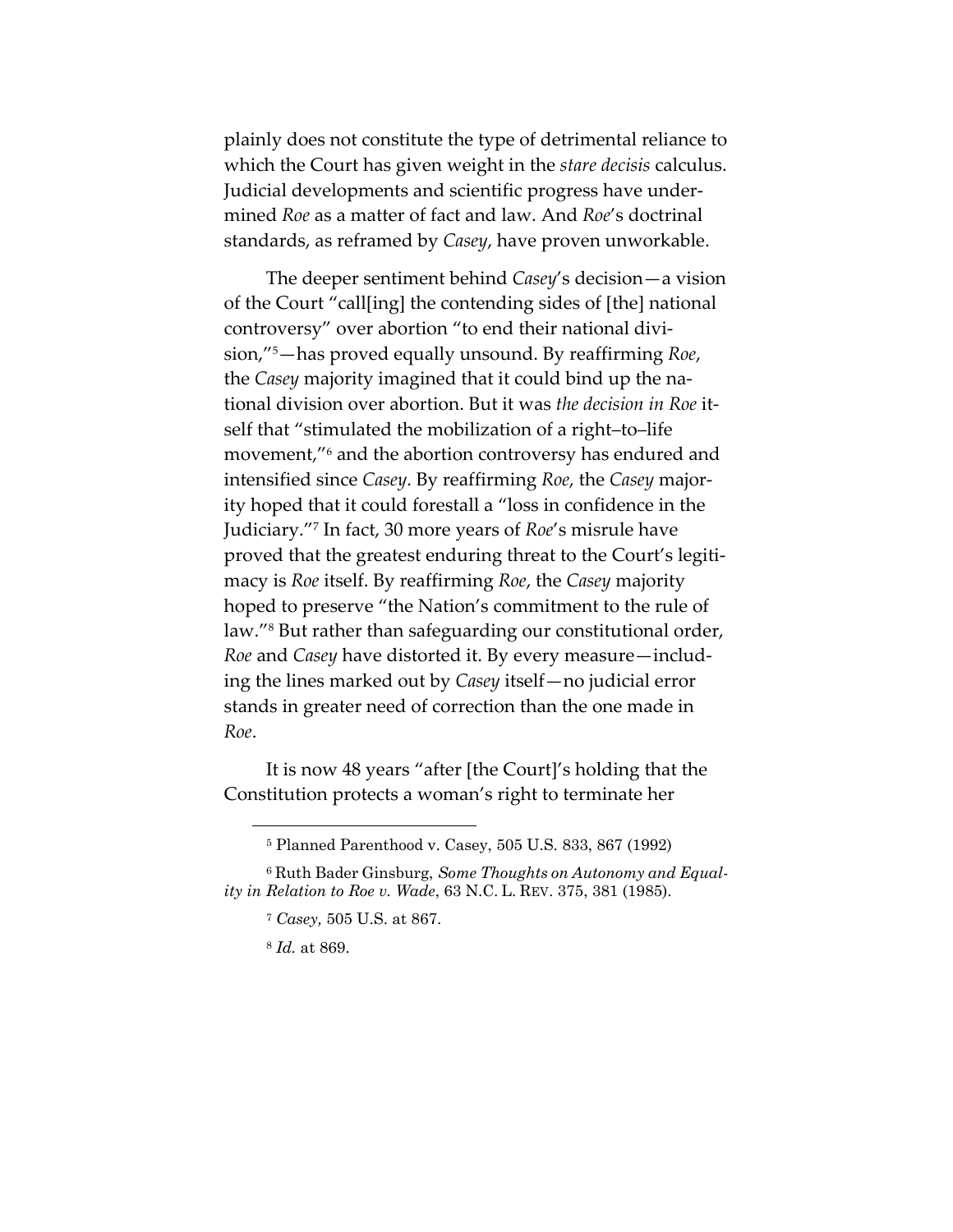pregnancy,"9 and the legitimacy of that holding "is *still* questioned,"10 more intensely than ever. Another 48 years of standing by *Roe*'s error will not yield any different or better result. The time has come to overrule *Roe v. Wade*.

## I. *ROE*'S CREATION OF A CONSTITUTIONAL RIGHT TO ABOR-TION WAS EGREGIOUSLY WRONG.

As the Court has long recognized, *stare decisis* is "not an inexorable command,"11 and "is at its weakest when [the Court] interpret[s] the Constitution."12 When "strong grounds" exist for overturning an erroneous constitutional precedent, the Court will do so.<sup>13</sup>

The *stare decisis* inquiry looks first to "the quality of [the precedent's] reasoning,"14 including whether it is "not just wrong, but grievously or egregiously wrong."15 We begin, accordingly, by briefly surveying some of *Roe*'s most serious, and by now almost universally acknowledged, flaws.

<sup>12</sup> Agostini v. Felton, 521 U.S. 203, 235 (1997).

<sup>13</sup> *See* Ramos v. Louisiana, 140 S. Ct. 1390, 1411 (2020) (Kavanaugh, J., concurring) ("[I]n just the last few Terms, every current member of this Court has voted to overrule multiple constitutional precedents.").

<sup>14</sup> Janus v. AFSCME, 585 U.S. \_\_, 138 S. Ct. 2448, 2479 (2018).

<sup>15</sup> *Ramos*, 140 S. Ct. at 1414 (Kavanaugh, J., concurring).

<sup>9</sup> *Id.* at 844.

<sup>10</sup> *Id.* (emphasis added)

<sup>11</sup> Pearson v. Callahan, 555 U.S. 223, 233 (2009).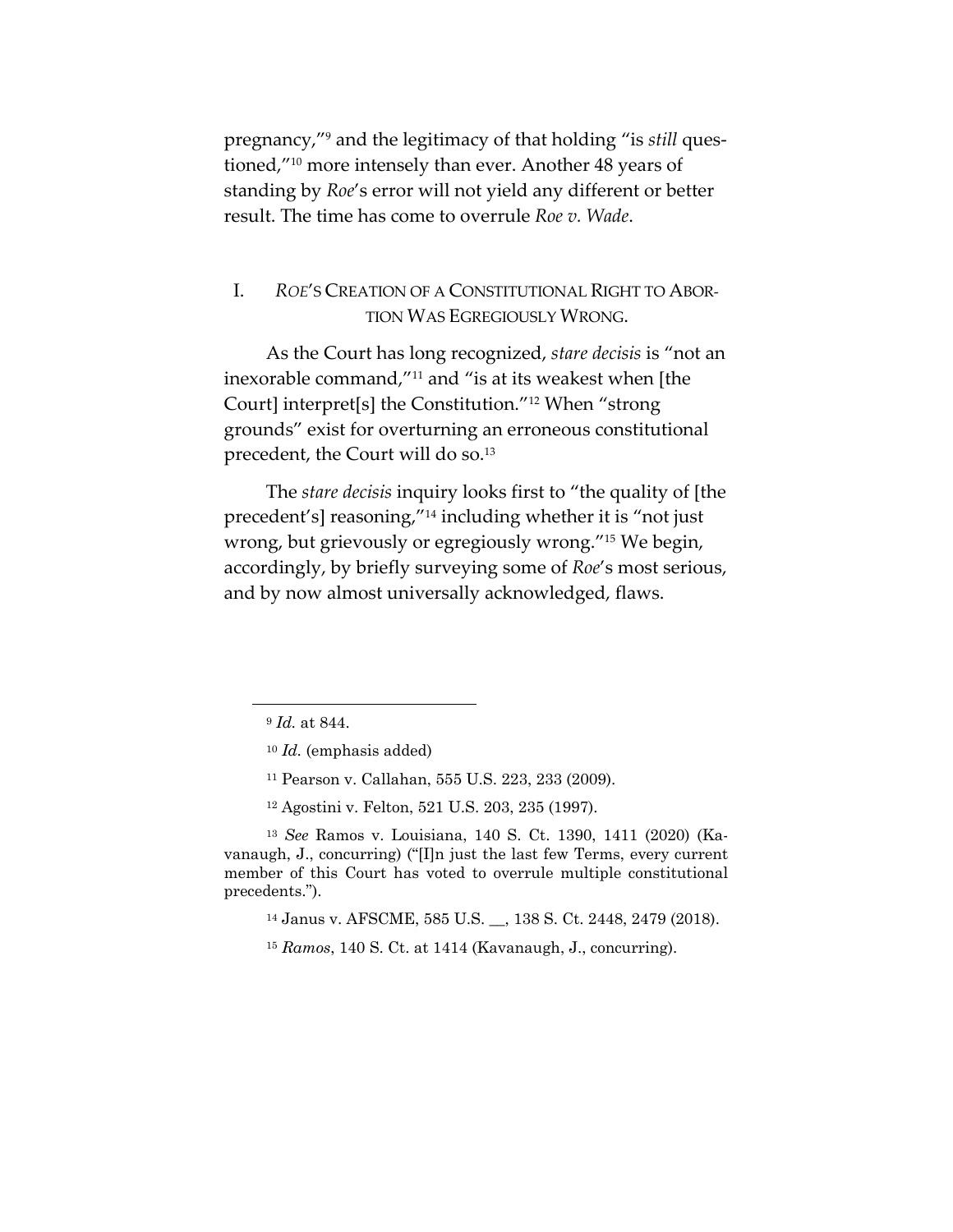A. *Roe* conceded up front that "[t]he Constitution does not explicitly mention any right of privacy,"16 and it was remarkably coy about what provision of the Constitution, exactly, gives rise to the right. Ultimately, the most it hazarded was the observation that "we feel it is" "founded in the Fourteenth Amendment's concept of personal liberty and restrictions upon state action"17—by which it evidently meant the Due Process Clause. But whatever rights this clause protects, the right to an abortion is plainly not among them.

The reason for this is simple: The text of the Fourteenth Amendment does not even hint at such a right, and the generation that adopted the Fourteenth Amendment *overwhelmingly banned the practice* of elective abortion. By the time the Fourteenth Amendment was ratified in 1868, 30 of the 37 states in the Union had superseded the common law prohibition on abortion by adopting criminal statutes banning elective abortions—and 27 of those 30 statutes applied even before quickening, "the first recognizable movement of the fetus in utero."18 That includes 25 of the 30 states that had voted to ratify the Fourteenth Amendment by the end of 1868. <sup>19</sup> It is inconceivable that the same generation of Americans who enacted and enforced *outright bans* on abortion in overwhelming numbers nonetheless understood the text of the landmark constitutional amendment they adopted to *guarantee a right* to that very procedure.

<sup>16</sup> Roe v. Wade, 410 U.S. 113, 152 (1973).

<sup>17</sup> *Id.* at 153.

<sup>18</sup> *Id.* at 132; *see* James S. Witherspoon, *Reexamining Roe: Nineteenth-Century Abortion Statutes and the Fourteenth Amendment*, 17 ST. MARY'S L.J. 29, 33-34 & nn. 15, 18 (1985) (collecting sources).

<sup>19</sup> *Id.* at 33.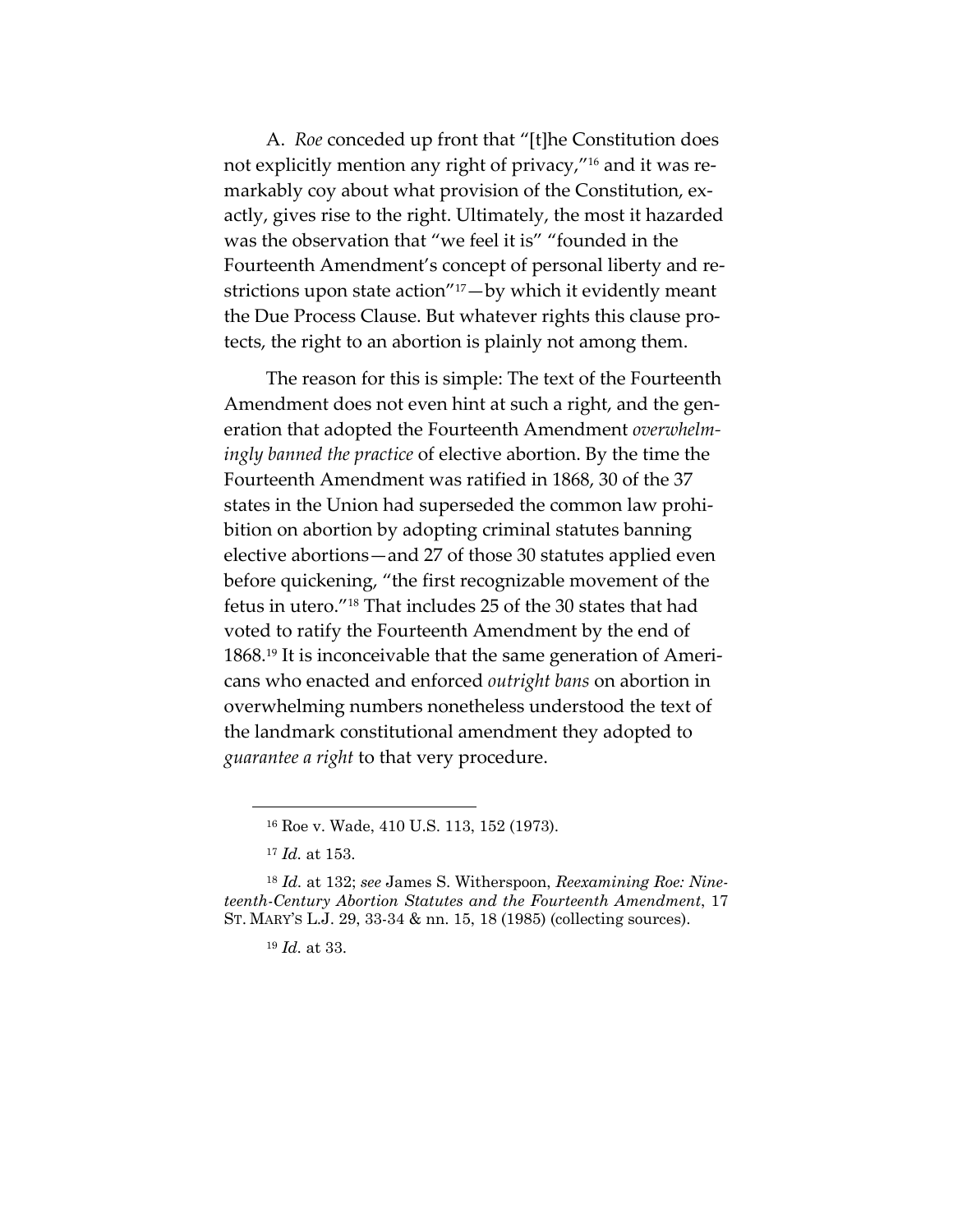B. *Roe* also gestured towards the view that the right it discovered was protected by the Ninth Amendment. <sup>20</sup> But whether or not the Ninth Amendment confers, and authorizes judicial enforcement of, any substantive unenumerated rights, a right to an abortion was clearly not one of them.

Like the generation that ratified the Fourteenth Amendment, the Founders understood abortion to be unlawful. Blackstone explained that the killing of an unborn child "in [the mother's] womb" was "a very heinous misdemeanor."21 To be sure, Blackstone described this rule as *applying* once "a woman is quick with child."22 But "at all times, the common law disapproved of abortion as *malum in se* and sought to protect the child in the womb from the moment his living biological existence could be proved."23

C. In addition to being plainly and egregiously wrong, *Roe*'s reasoning is generally acknowledged to be unprincipled.

*Roe*'s resort to privacy rights that "have materialized like holograms from the 'emanations and penumbras''<sup>24</sup> formed by the Bill of Rights, has been widely decried as "judicial legislation completely cut loose from any pretense of textual justification."25 John Hart Ely famously derided *Roe*

<sup>23</sup> Robert M. Byrn, *An American Tragedy: The Supreme Court on Abortion*, 41 FORDHAM L. REV. 807, 816 (1973).

<sup>24</sup> LAURENCE TRIBE, AMERICAN CONSTITUTIONAL LAW 893 (1978).

<sup>25</sup> Michael Stokes Paulsen, *The Worst Constitutional Decision of All Time*, 78 NOTRE DAME L. REV. 995, 1014 (2003).

<sup>20</sup> *Id.* at 153.

<sup>21</sup> 1 WILLIAM BLACKSTONE, COMMENTARIES 125-26 (1765).

<sup>22</sup> *Id.* at 125.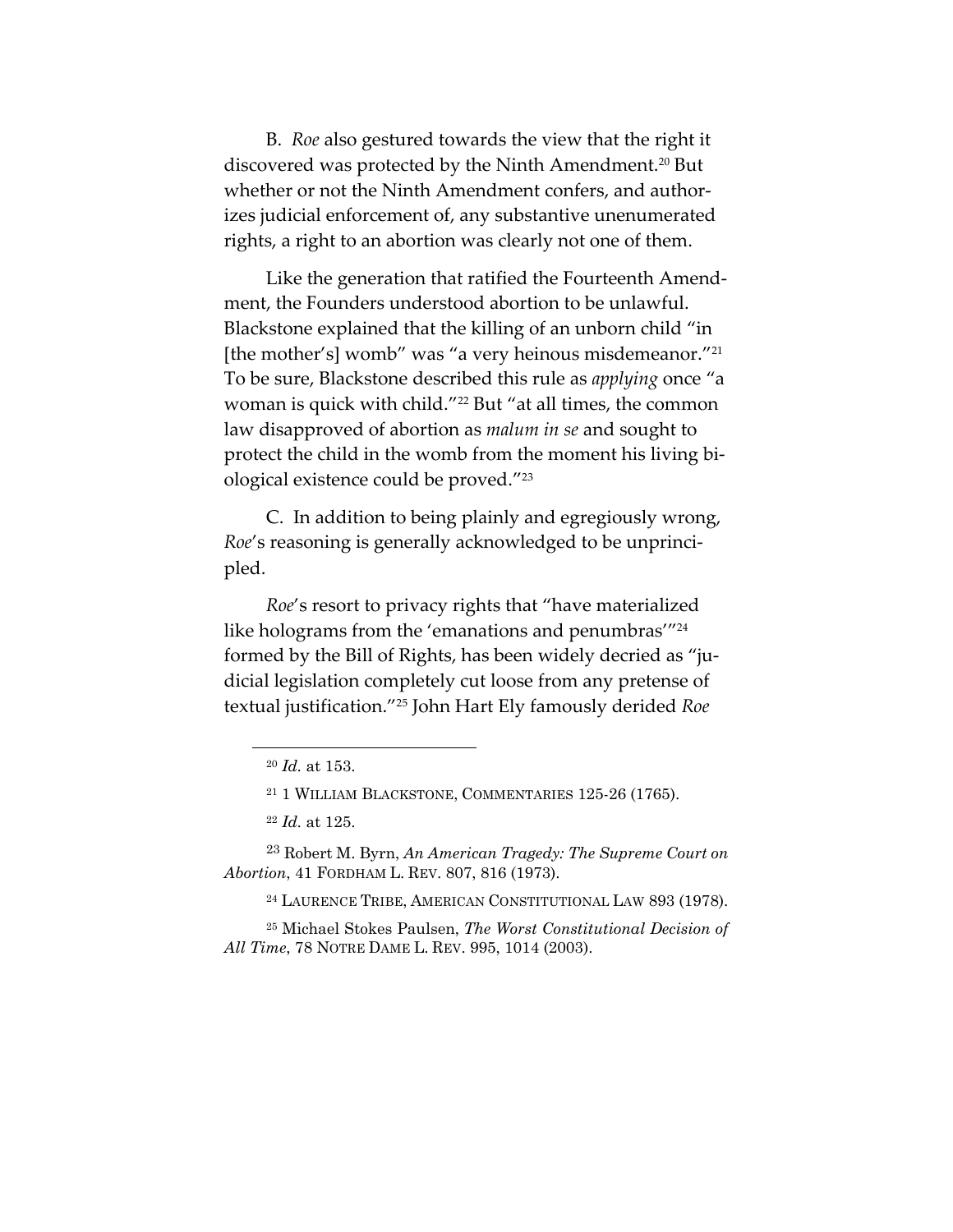as "bad because it is bad constitutional law, or rather because it is *not* constitutional law and gives almost no sense of an obligation to try to be."26 Many other scholars have concurred.27

Indeed, *Roe* has given rise to a cottage industry among pro–choice legal academics: penning faux opinions in *Roe* that attempt to provide more plausible justifications for the Court's decree. So popular has this sub–genre become that there is *an entire book* dedicated to the subject. 28

The judicial impression of *Roe*'s reasoning has not been more favorable. Justices have *repeatedly* pointed out *Roe*'s fatal analytical flaws.29 And *no* Justice on the Court, save *Roe*'s author, has written in defense of *Roe*'s *actual reasoning*.

### II. *CASEY*'S REAFFIRMATION OF *ROE*'S SUPPOSED "CENTRAL HOLDING" WAS EGREGIOUSLY WRONG.

<sup>29</sup> *See infra*, Part III.A.

<sup>26</sup> John Hart Ely, *The Wages of Crying Wolf: A Comment on Roe v. Wade*, 82 YALE L.J. 920, 947 (1973).

<sup>27</sup> *See, e.g.*, Akhil Reed Amar, *Foreword: The Document and the Doctrine*, 114 HARV. L. REV. 26, 110 (2000) ("In the year 2000, it is hardly a state secret that *Roe*'s exposition was not particularly persuasive, even to many who applauded its result."); PHILIP BOBBITT, CON-STITUTIONAL FATE 157 (1982) (arguing that "the universal disillusionment with *Roe v. Wade* can be traced to the unpersuasive opinion in that case" (footnote omitted)); ARCHIBALD COX, THE ROLE OF THE SU-PREME COURT IN AMERICAN GOVERNMENT 113-14 (1976) (*Roe* "read[s] like a set of hospital rules and regulations" that "[n]either historian, layman, nor lawyer will be persuaded … are part of … the Constitution").

<sup>28</sup> JACK BALKIN, ED., WHAT *ROE V. WADE* SHOULD HAVE SAID: THE NATION'S TOP LEGAL EXPERTS REWRITE AMERICA'S MOST CONTROVER-SIAL DECISION (2005).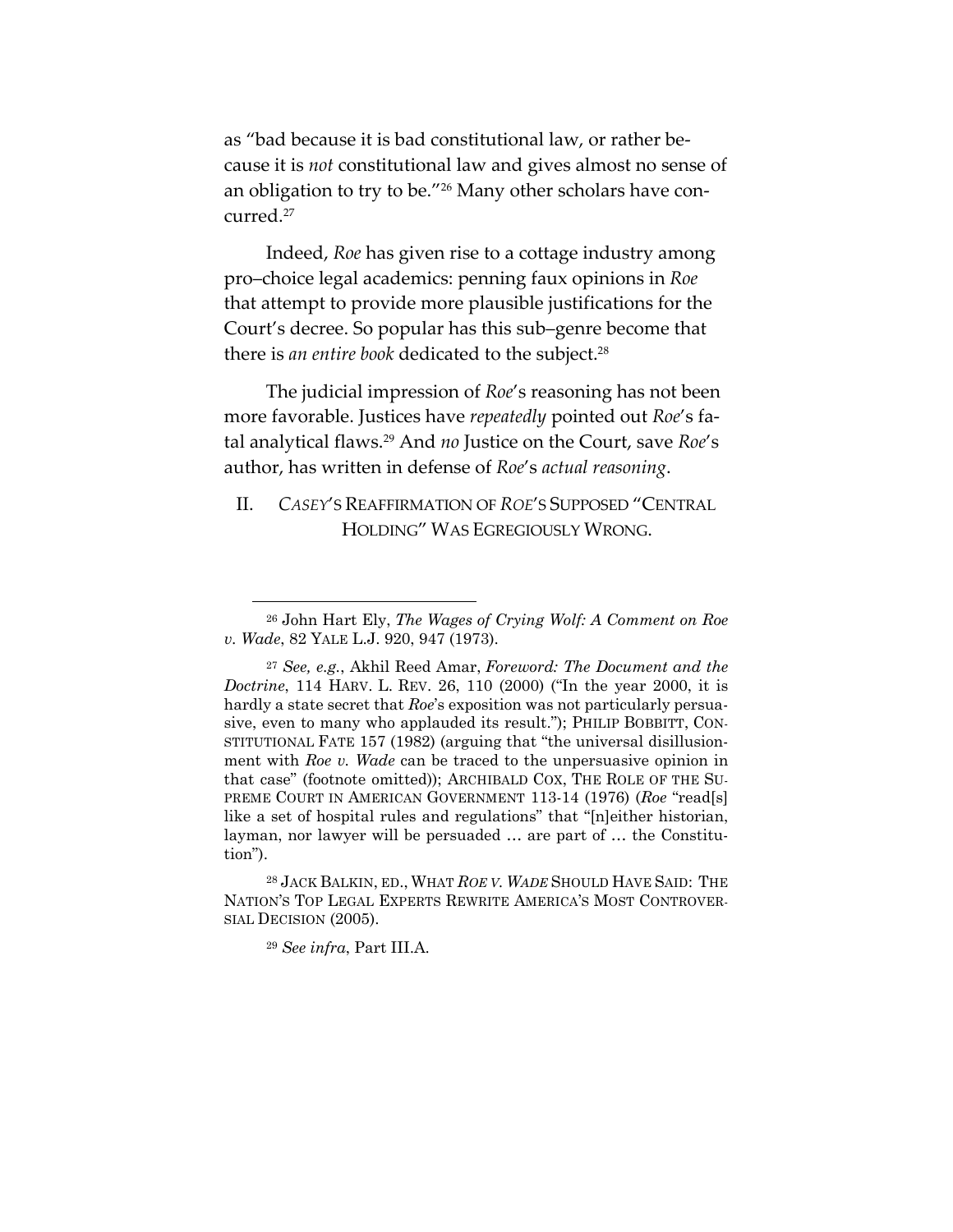Like *Roe*, the decision in *Casey* is demonstrably and grievously wrong. As with *Roe*, a full discussion of *Casey*'s errors could fill many pages, so we confine our discussion to a few of the most significant ones.

A. *Casey* went wrong from the beginning by failing to acknowledge the gravity of *Roe*'s errors. The *stare decisis* inquiry depends in part on whether "the prior decision is not just wrong, but grievously or egregiously wrong,"30 and as just described, *Roe* surely qualifies. But while the *Casey* plurality candidly acknowledged "the reservations [some] of us may have in reaffirming the central holding of *Roe*,"31 it never faced up to the seriousness of *Roe*'s widely acknowledged flaws.

Nor does anything *Casey* say meaningfully fill *Roe*'s gaping analytical holes. Like *Roe*, *Casey* simply *does not grapple* with the undisputed fact that 30 out of 37 States criminalized abortion when the Fourteenth Amendment was adopted—27 of them from the beginning of pregnancy onward.

B. The new doctrinal framework *Casey* erects in place of *Roe*'s trimester–based schema is also seriously flawed. Perhaps most fundamentally, while *Casey* appears to draw the critical line at "viability," from *Roe* to today, "[e]xactly why [viability] is the magic moment" has been a mystery. $32$ After all, if a State's interest in protecting prenatal life is "compelling after viability," then it "is equally compelling

<sup>30</sup> Ramos v. Louisiana, 140 S. Ct. 1390, 1414 (2020) (Kavanaugh, J., concurring).

<sup>31</sup> Planned Parenthood v. Casey, 505 U.S. 833, 853 (1992)

<sup>32</sup> Ely, *supra*, at 924.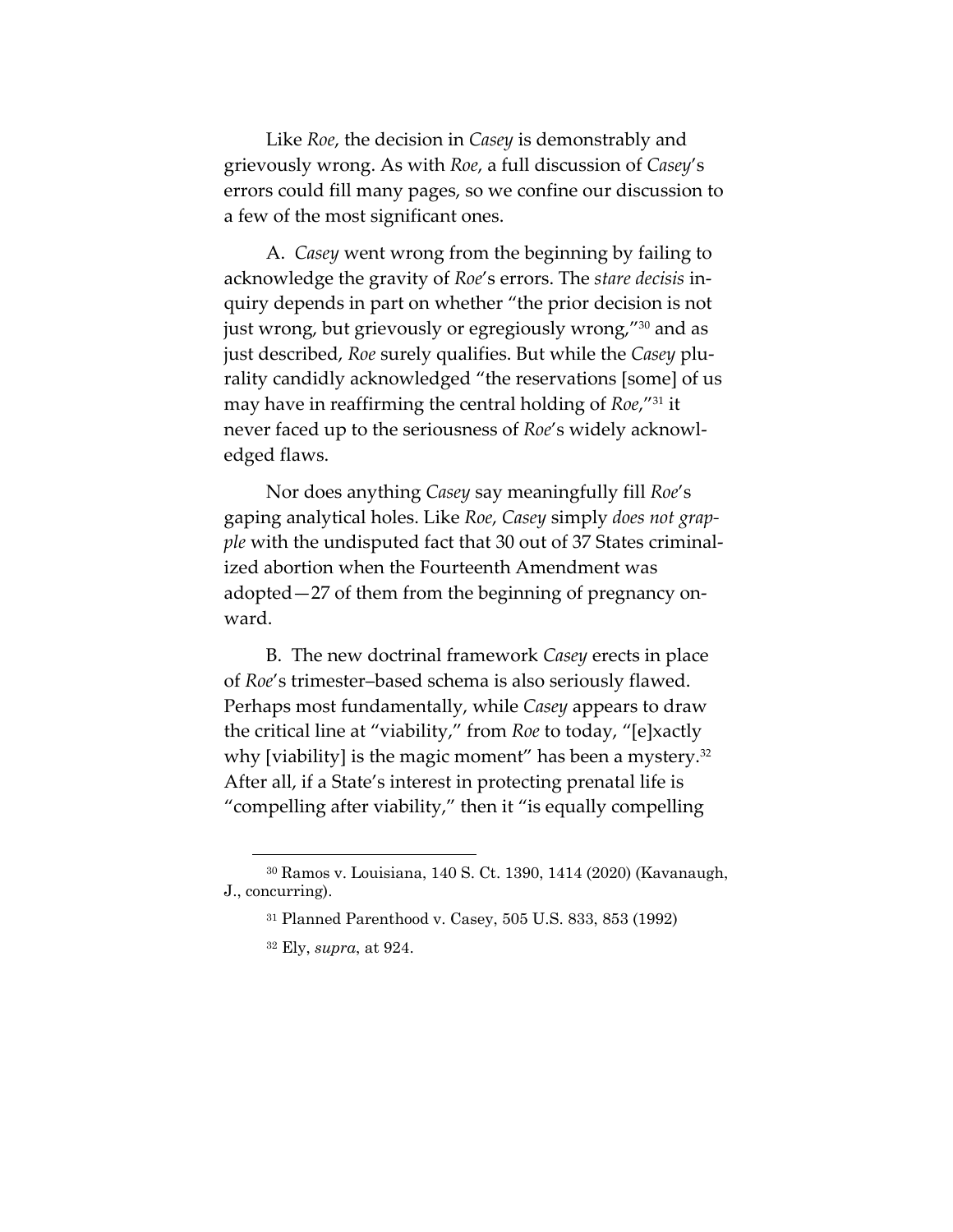before viability."33 *Casey*'s naked conclusion that "viability marks the earliest point at which the State's interest in fetal life is constitutionally adequate<sup>"34</sup> is asserted as though it is self–evident, but it simply does not follow from the premises. Just as Laurence Tribe observed of *Roe*'s similar nondefense of the viability line, "[o]ne reads the Court's explanation several times before becoming convinced that nothing has inadvertently been omitted."35

C. Rather than meaningfully defend *Roe* on the merits, *Casey* principally rests its reaffirmation of *Roe* on the prudential *stare decisis* factors. But none of these other factors justified retaining *Roe*; and *Casey*'s misapplication of those factors was far from a "garden–variety error."36

With respect to three of the traditional *stare decisis* factors—whether the precedent is "unworkable," and whether subsequent legal or factual developments have undermined its foundations—*Casey*'s discussion is remarkably cursory.37 And with respect to the remaining factor—reliance interests—*Casey* acknowledged that traditional considerations of reliance had little force in this context because "reproductive planning could take virtually immediate account of any sudden restoration of state authority to ban abortions."38

<sup>36</sup> Ramos v. Louisiana, 140 S. Ct. 1390, 1414 (2020) (Kavanaugh, J., concurring).

<sup>37</sup> *Casey*, 505 U.S. at 855-60.

<sup>38</sup> *Id.* at 856.

<sup>33</sup> Webster v. Reproductive Health Servs., 492 U.S. 490, 519 (1989) (plurality opinion).

<sup>34</sup> *Casey*, 505 U.S. at 860.

<sup>35</sup> Laurence H. Tribe, *Foreword: Toward A Model of Roles in the Due Process of Life and Law*, 87 HARV. L. REV. 1, 4 (1973).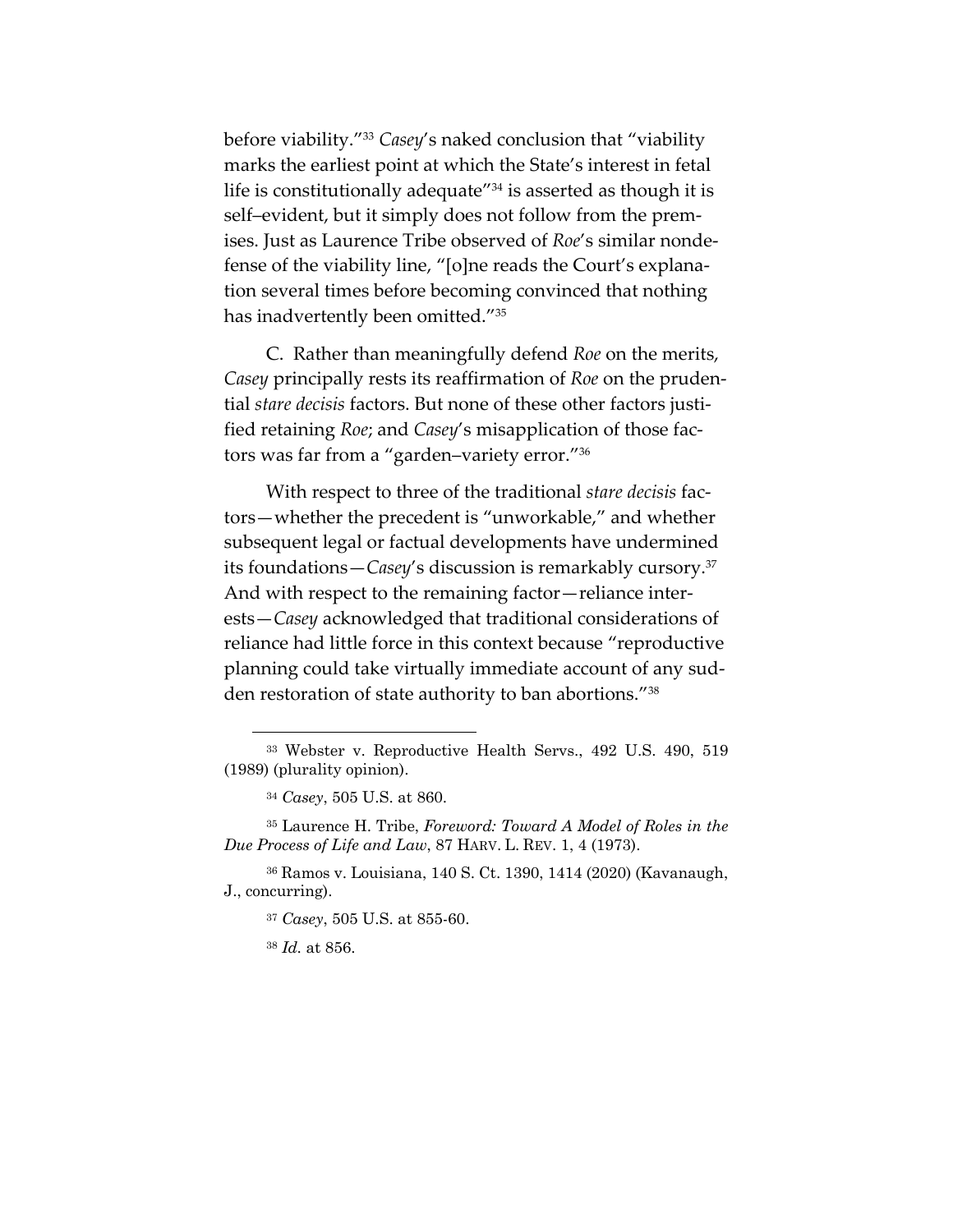Instead, *Casey* created an *altogether novel* category of "reliance," grounded in the "economic and social developments" that have occurred since *Roe*. <sup>39</sup> "[P]eople have organized intimate relationships and made choices that define their views of themselves and their places in society"40 based on *Roe*. What this means is known for sure only by its authors, but whatever it means the Court has consistently insisted on a showing of more concrete forms of reliance when addressing *stare decisis* outside the abortion context.<sup>41</sup> And with good reason. If "economic and social developments"<sup>42</sup> that have taken place after a prior decision sufficed then the element of reliance would *always* be satisfied and the concept would be emptied of meaning. No doubt "economic and social developments" premised on the continued lawfulness of race–based segregation took place in the 58 years between *Plessy v. Ferguson* and *Brown v. Board of Education*; and no doubt many white southerners "made choices that define[d] their views of themselves and their places in society"43 based on the institution. But that did not give the *Brown* Court any pause before restoring the Fourteenth Amendment's promise of equal protection.

*Roe*, according to *Casey*, has also facilitated "[t]he ability of women to participate equally in the economic and social life of the Nation."44 But *Casey* offered no meaningful

- <sup>43</sup> *Id.*
- <sup>44</sup> *Id.*

<sup>39</sup> *Id.*

<sup>40</sup> *Id.*

<sup>41</sup> *See, e.g.*, *Ramos*, 140 S. Ct. at 1409; Arizona v. Gant, 556 U.S. 332, 349 (2009); Payne v. Tennessee, 501 U.S. 808, 828 (1991).

<sup>42</sup> *Casey*, 505 U.S. at 856.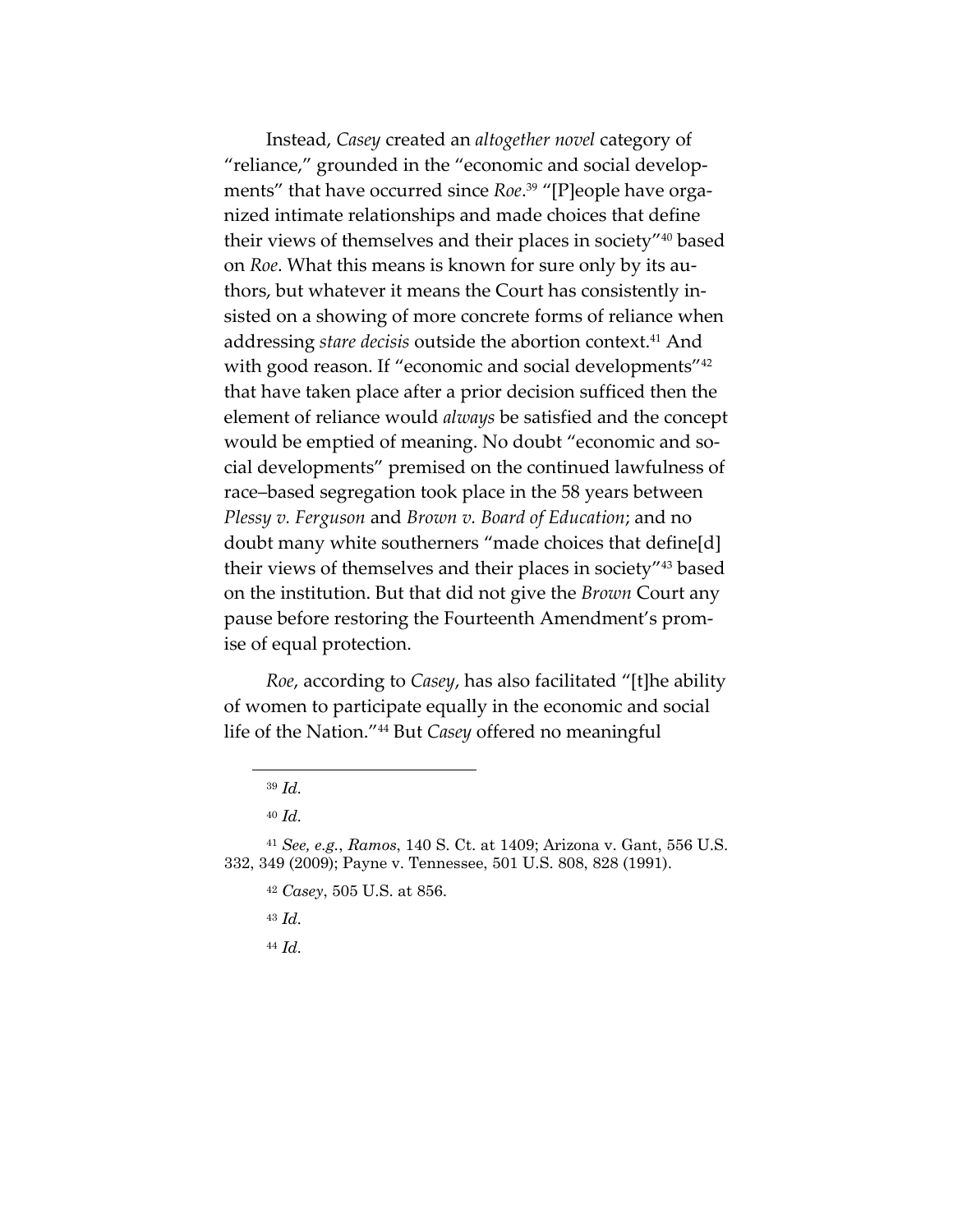evidence that it was abortion rather than other factors—such as women's "determination to obtain higher education and compete with men in the job market"45—that is responsible for their welcome advancement in the last 50 years. To the contrary, evidence indicates that women's social advancement began several decades before *Roe* and is not correlated with abortion rates.<sup>46</sup> And rather than abortion becoming ever more entrenched in American life, Americans in fact have fewer abortions per capita today than before *Roe* was decided.47

Indeed, some pro–choice scholars have argued that *Roe* has to some extent *hindered* women's equality, by "legitimat[ing] . . . the lack of public support given parents in fulfilling their caregiving obligations," with especially dire consequences for the "woman who is poor and chooses to parent."48 Moreover, *Casey* says nothing about the harm to women's equality inflicted by the free availability of sex–selective abortions—a phenomenon that is pervasive and

<sup>48</sup> Robin West, *From Choice to Reproductive Justice: De-Constitutionalizing Abortion Rights*, 118 YALE L.J. 1394, 1411 (2009).

<sup>45</sup> *Id.* at 957 (Rehnquist, C.J., dissenting in part)

<sup>46</sup> *See* Brief of 240 Women Scholars and Professionals, and Prolife Feminist Organizations in Support of Petitioners, Dobbs v. Jackson Women's Health Org., 141 S.Ct. 2619 (2021) (No. 19-1392).

<sup>47</sup> *Compare* CENTERS FOR DISEASE CONTROL, *Abortion Surveillance—United States, 1992* at Table 2, [https://perma.cc/D5RL-ECWX] (13 abortions per 1,000 women in 1972), *with* CENTERS FOR DISEASE CONTROL, *Abortion Surveillance—United States, 2018* at Table 1, [https://perma.cc/BA22-34JH] (11.3 abortions per 1,000 women in 2018).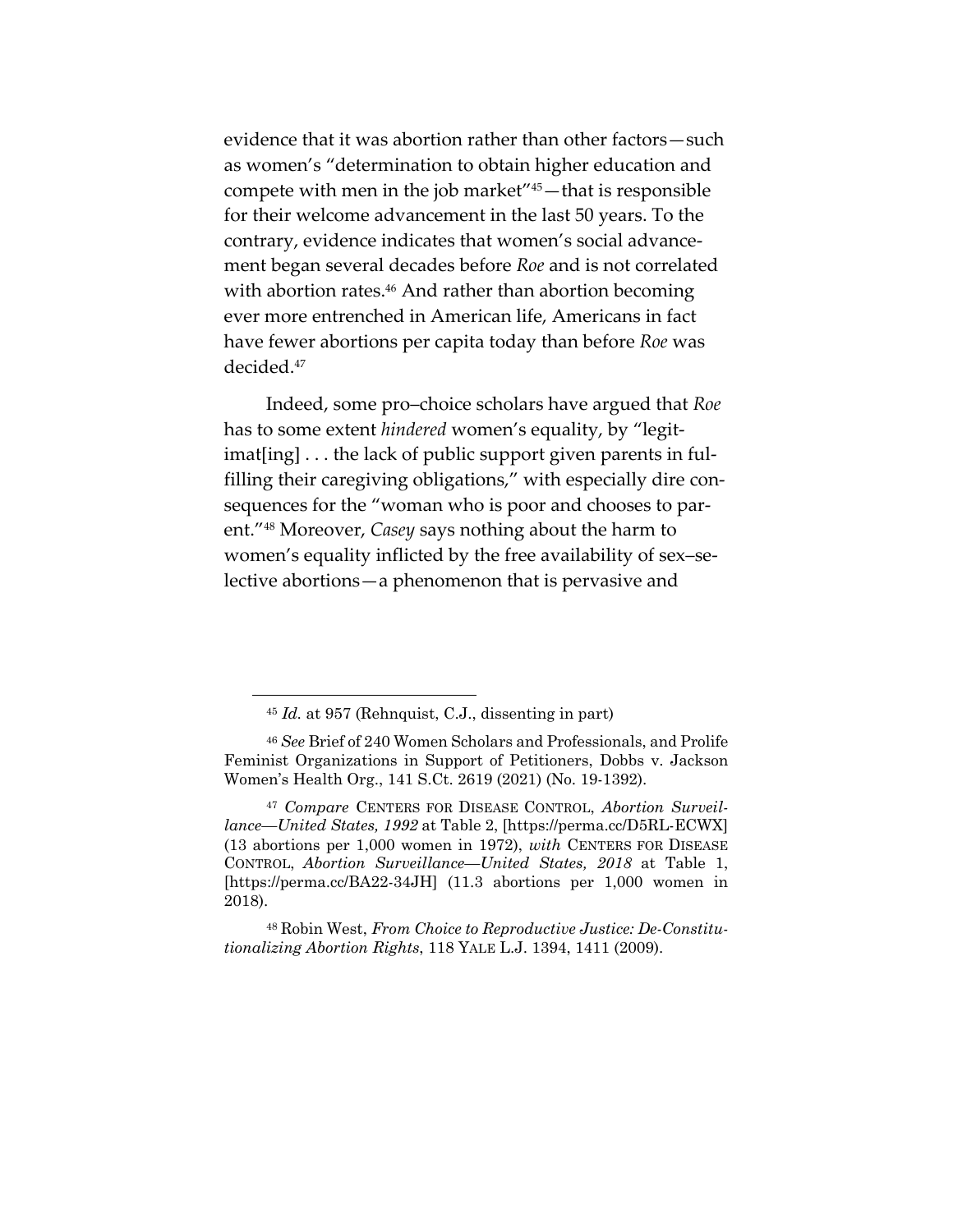widely acknowledged in other countries<sup>49</sup> and also appears to be common in some communities in the United States.<sup>50</sup> The Court need not assess or quantify this harm, but it must be noted that *Roe*'s constitutional right to abortion on demand plainly has done nothing to secure the equal social and political participation of millions of unborn human females, some unknown portion of which were aborted because of their sex.

\* \* \*

*Roe* and *Casey* are thus wrong—demonstrably and egregiously wrong –- and were wrong from day one. That arguably should suffice to justify their repudiation.

In his concurring opinion in *Gamble v. United States*, Justice Thomas articulated an approach to *stare decisis* under which, "if the Court encounters a decision that is demonstrably erroneous . . . the Court should correct the error, regardless of whether other factors support overruling the precedent."51 That view, Justice Thomas urged, "follows directly from the Constitution's supremacy over other sources of law—including our own precedents,"52 and it is also consistent with "the nature of the 'judicial Power' vested in the

<sup>49</sup> *See* Fengqing Chao *et al.*, *Systematic assessment of the sex ratio at birth for all countries and estimation of national imbalances and regional reference levels*, 116 PROC. NAT'L ACAD. SCIS. 9303 (2019).

<sup>50</sup> *See* Douglas Almond & Lena Edlund, *Son-biased sex ratios in the 2000 United States Census*, 105 PROC. NAT'L ACAD. SCIS. 5681 (2008).

<sup>51</sup> Gamble v. United States, 139 S. Ct. 1960, 1984 (2019) (Thomas, J., concurring).

<sup>52</sup> *Id.*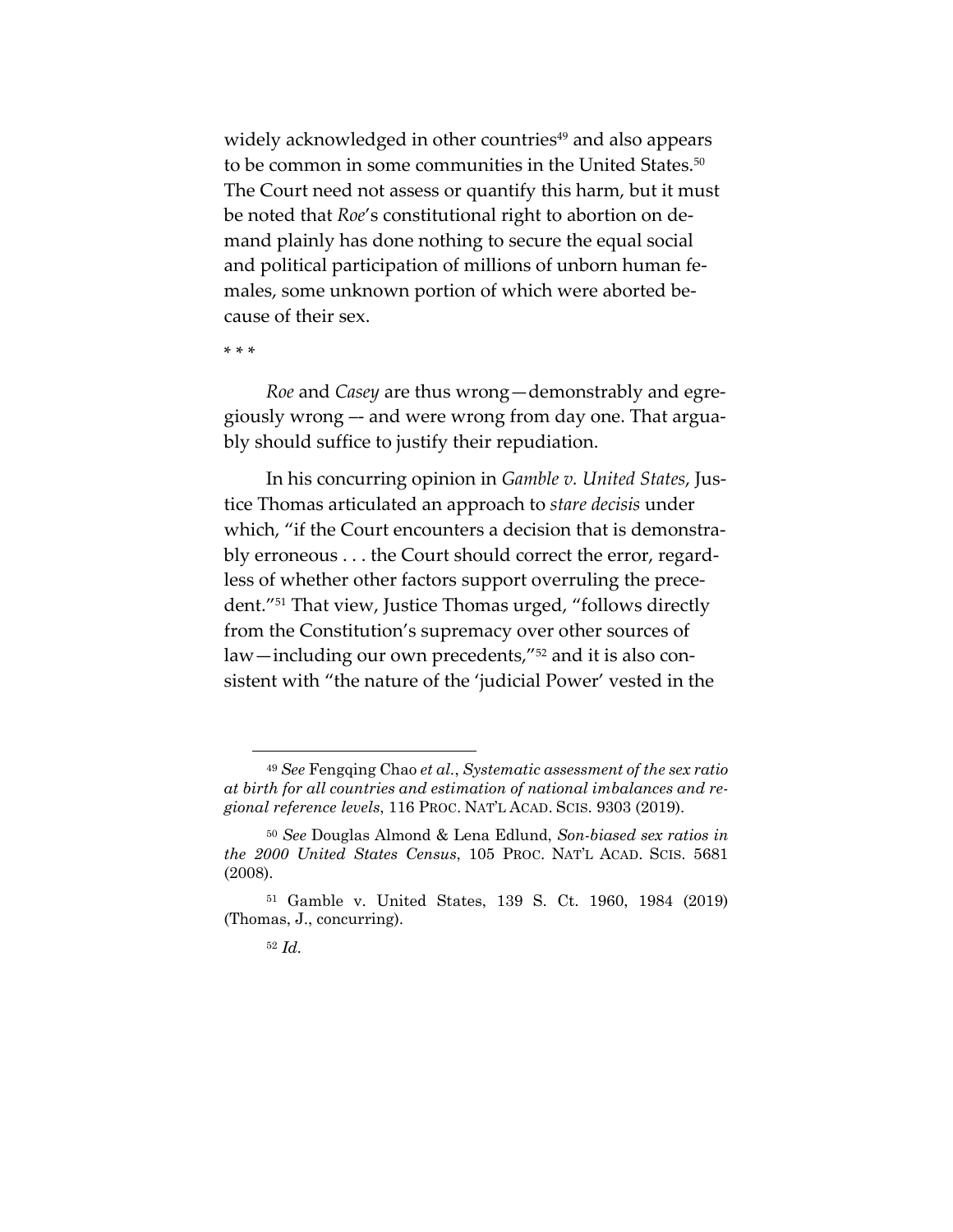federal courts,"53 which "is not the power to 'alter' the law; it is the duty to correctly 'expound' it."54

There is much to be said for this view. All acknowledge that application of the traditional *stare decisis* factors is far from "mechanical,"55 and their subjective nature creates the risk, often realized, that judges may apply the doctrine to protect those decisions they favor on policy grounds but offer no refuge to those precedents they dislike. Moreover, given "the Constitution's supremacy over . . . [the Court's] own precedents,"56 it is paradoxical that the Court should demand a "special justification"57 before *correcting* a demonstrably wrong decision, rather than a "special justification" for *continuing to adhere* to a decision it has concluded is in error.

Ultimately, however, the debate over the correct approach to *stare decisis* is beside the point, for the special justifications for overruling *Roe* and *Casey* are overwhelming.

III. THE OTHER *STARE DECISIS* FACTORS SUPPORT OVERRUL-ING *ROE* AND *CASEY*.

<sup>55</sup> Lawrence v. Texas, 539 U.S. 558, 577 (2003) (quoting Helvering v. Hallock, 309 U.S. 106, 119 (1940)).

<sup>56</sup> *Gamble*, 139 S. Ct. at 1984 (Thomas, J., concurring).

<sup>57</sup> Allen v. Cooper, 140 S. Ct. 994, 1003 (2020) (quoting Halliburton Co. v. Erica P. John Fund, Inc.*,* 573 U.S. 258, 266 (2014)).

<sup>53</sup> *Id.* at 1982.

<sup>54</sup> *Id.* at 1982 (quoting James Madison, Letter from J. Madison to N. Trist (Dec. 1831, in 9 THE WRITINGS OF JAMES MADISON 477 (G. Hunt ed., 1910)); *see also* Amy Coney Barrett, *Stare Decisis and Due Process*, 74 U. COLO. L. REV. 1011 (2003) (explaining the due process concerns raised by *stare decisis* in some cases).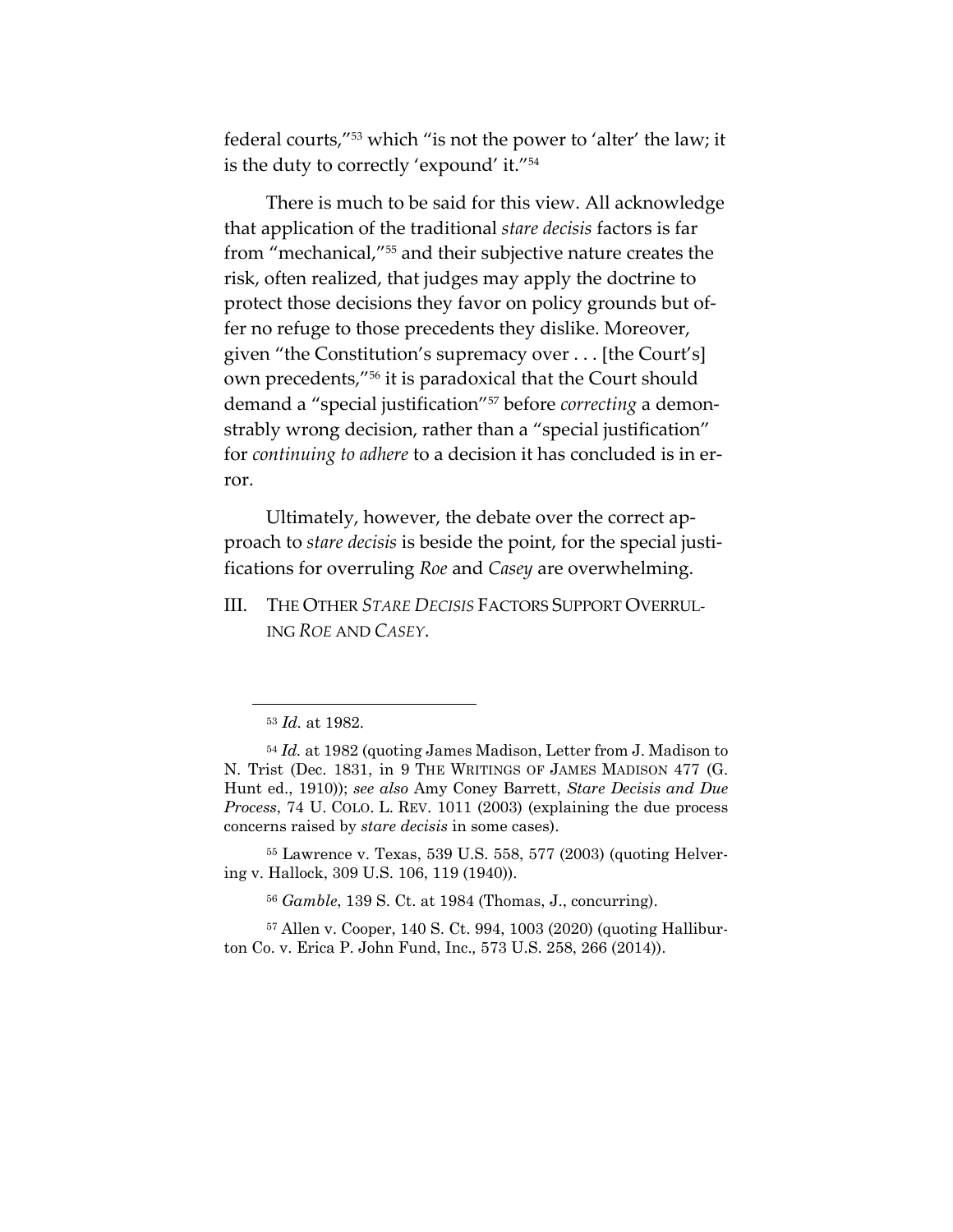The other *stare decisis* factors the Court has considered also demonstrate that *Roe* and *Casey* should be overruled. Indeed, by every measure, it is difficult to imagine a constitutional precedent *less worthy* of adherence than *Roe* and *Casey*.

A. Begin with the role of *stare decisis* in protecting against upsetting "*detrimental* reliance"58—the frustration of transactions or conduct premised upon precedent in a way that leaves those involved "worse off than . . . [they] would have been had . . . the mistaken earlier ruling . . . never occurred."59 Because this type of reliance generally occurs where overruling would inflict a "broad upheaval of private economic rights,"60 reliance interests "are at their acme in cases involving property and contract rights."61

There is nothing like this here. Of course, many Americans hope and expect that *Roe* will not be overruled, but the law does not protect this type of "mere expectancy,"<sup>62</sup> or else *every* precedent would create reliance interests. And while the abortion industry could see its profits suffer in some States if *Roe* is overruled, the fact that abortion providers

<sup>58</sup> *Lawrence*, 539 U.S. at 577 (emphasis added).

<sup>59</sup> Vikram David Amar, *Justice Kagan's Unusual and Dubious Approach to "Reliance" Interests Relating to Stare Decisis*, VERDICT (Jun. 1, 2021), https://verdict.justia.com/2021/06/01/justice-kagans-unusual-and-dubious-approach-to-reliance-interests-relating-to-staredecisis [https://perma.cc/ECQ7-BXYS]; *see also* Vieth v. Jubelirer, 541 U.S. 267, 306 (2004) (plurality opinion) (*stare decisis* weakened where "it is hard to imagine how any action taken in reliance upon . . . [the precedent] could conceivably be frustrated").

<sup>60</sup> Ramos v. Louisiana, 140 S. Ct. 1390, 1409 (2020) (Sotomayor, J., concurring in part).

<sup>61</sup> Payne v. Tennessee, 501 U.S. 808, 828 (1991).

<sup>62</sup> AMAR, *supra* note 60.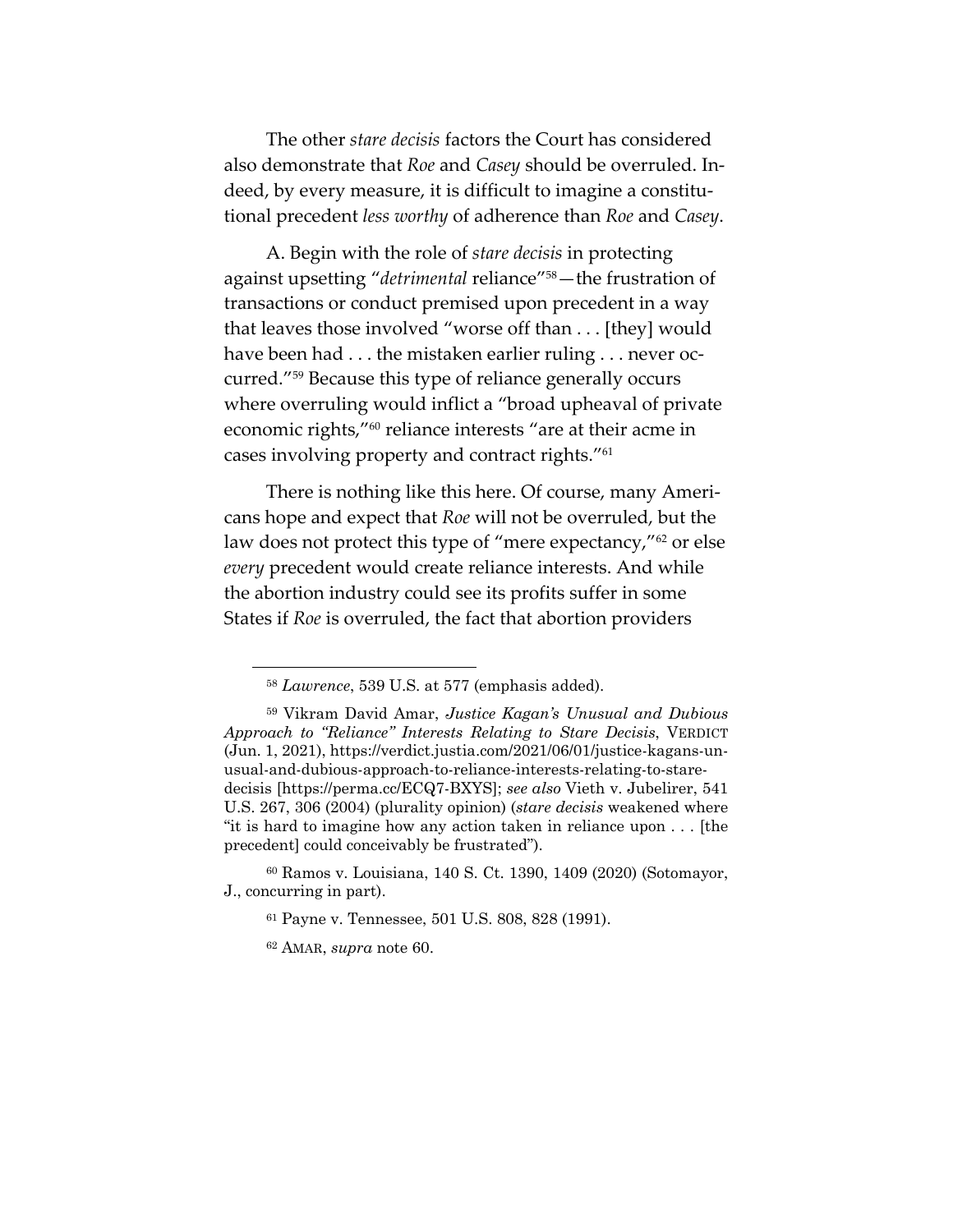"may view [the continued rule of *Roe* and *Casey*] as an entitlement does not establish the sort of reliance interest that could outweigh the countervailing interest"63 in correcting grave error.

Moreover, any assertion of reliance "ignores the checkered history" of the Court's abortion–rights jurisprudence.<sup>64</sup> While *Casey* purported to reaffirm *Roe*'s "central holding,"65 it simultaneously interred the great bulk of *Roe*'s doctrinal framework66 and overruled several post–*Roe* abortion decisions. <sup>67</sup> Nor did the twists and turns in abortion rights jurisprudence end with *Casey*. <sup>68</sup> This vacillation diminishes any legitimate expectation that *Roe* and *Casey* will apply in perpetuity.

The repeated calls by justices of the Court to overrule *Roe* likewise undermine any reliance.<sup>69</sup> The Nation has "been

<sup>68</sup> *Compare* Stenberg v. Carhart, 530 U.S. 914, 930 (2000) (invalidating partial-birth abortion ban), *with* Gonzales v. Carhart, 550 U.S. 124, 151-67 (2007) (upholding similar law); *and compare* Whole Woman's Health v. Hellerstedt, 136 S. Ct. 2292, 2309-10 (2016) (appearing to revise *Casey*'s test to require a balancing of burdens and benefits), *with* June Med. Servs., L.L.C. v. Russo, 140 S. Ct. 2103, 2138 (2020) (opinion of Roberts, C.J.) (rejecting such balancing).

<sup>69</sup> *See* Thornburgh v. Am. Coll. of Obstetricians & Gynecologists, 476 U.S. 747, 785 (1986) (White, J., dissenting); *Casey*, 505 U.S. at 944 (Rehnquist, C.J., dissenting); *id.* at 979 (Scalia, J., dissenting); *Stenberg*, 530 U.S. at 980 (Thomas, J., dissenting).

<sup>63</sup> Arizona v. Gant, 556 U.S. 332, 349 (2009).

<sup>64</sup> *Id.* at 350.

<sup>65</sup> Planned Parenthood v. Casey, 505 U.S. 833, 860 (1992).

<sup>66</sup> *Id.* at 860, 869-78.

<sup>67</sup> *Id.* at 881-83.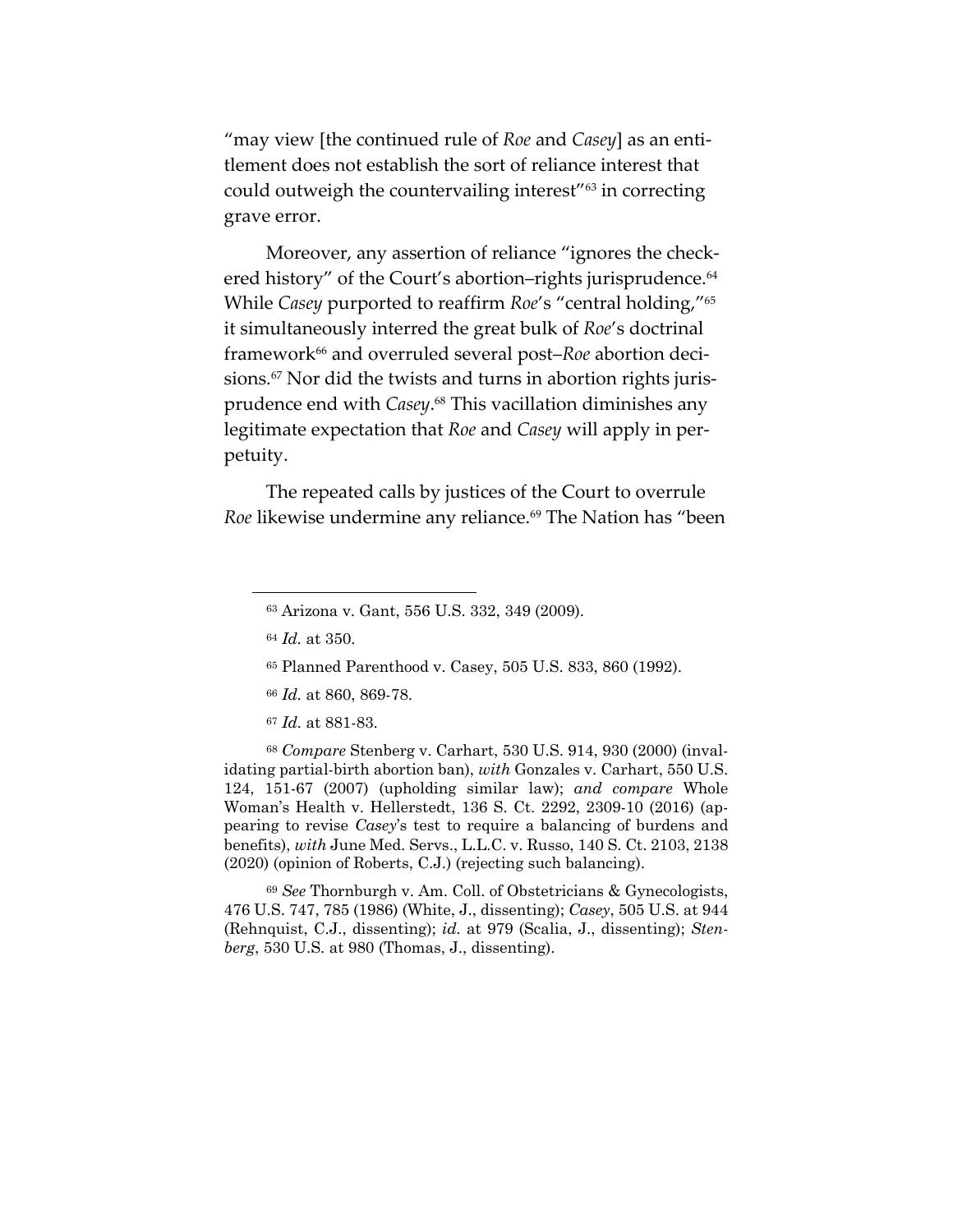on notice for years regarding the Court's misgivings about" *Roe*. 70

B. Next, "related principles of law" have "developed" in the last three decades in a way that has rendered *Roe* and *Casey* increasingly isolated.71 In the past several decades, the Court has frequently approached novel or monumental questions of constitutional law with an approach that hews closely to the Constitution's text, history, and tradition. Perhaps the best exemplar of this approach is *District of Columbia v. Heller*. <sup>72</sup> The first decision from the Court to seriously examine the Second Amendment, *Heller* was firmly rooted in the original meaning and historical understanding of that provision's text. The Court has increasingly taken a similar approach to cases involving the Constitution's structural protections.73

In the past several years the Court has also frequently worked to narrow or replace subjective and manipulable balancing tests with more rule–like doctrines grounded in text, history, and tradition. <sup>74</sup> As Justice Alito noted last Term, the Court's more recent opinions "respect the primacy of the

<sup>73</sup> *See, e.g.*, Seila Law LLC v. CFPB, 140 S. Ct. 2183, 2192 (2020); Edmond v. United States, 520 U.S. 651, 658-65 (1997).

<sup>74</sup> *See, e.g.*, Am. Legion v. Am. Humanist Ass'n, 239 S. Ct. 2067, 2097 (2019) (Thomas, J., concurring); *accord id.* at 2081-85 (plurality opinion); United States v. Jones, 565 U.S. 400, 404-11 (2012); Crawford v. Washington, 541 U.S. 36, 42-56 (2004); Apprendi v. New Jersey, 530 U.S. 466, 476-90 (2000).

<sup>70</sup> Janus v. AFSCME, 138 S. Ct. 2448, 2484 (2018).

<sup>71</sup> *Casey*, 505 U.S. at 855.

<sup>72</sup> 554 U.S. 570 (2008).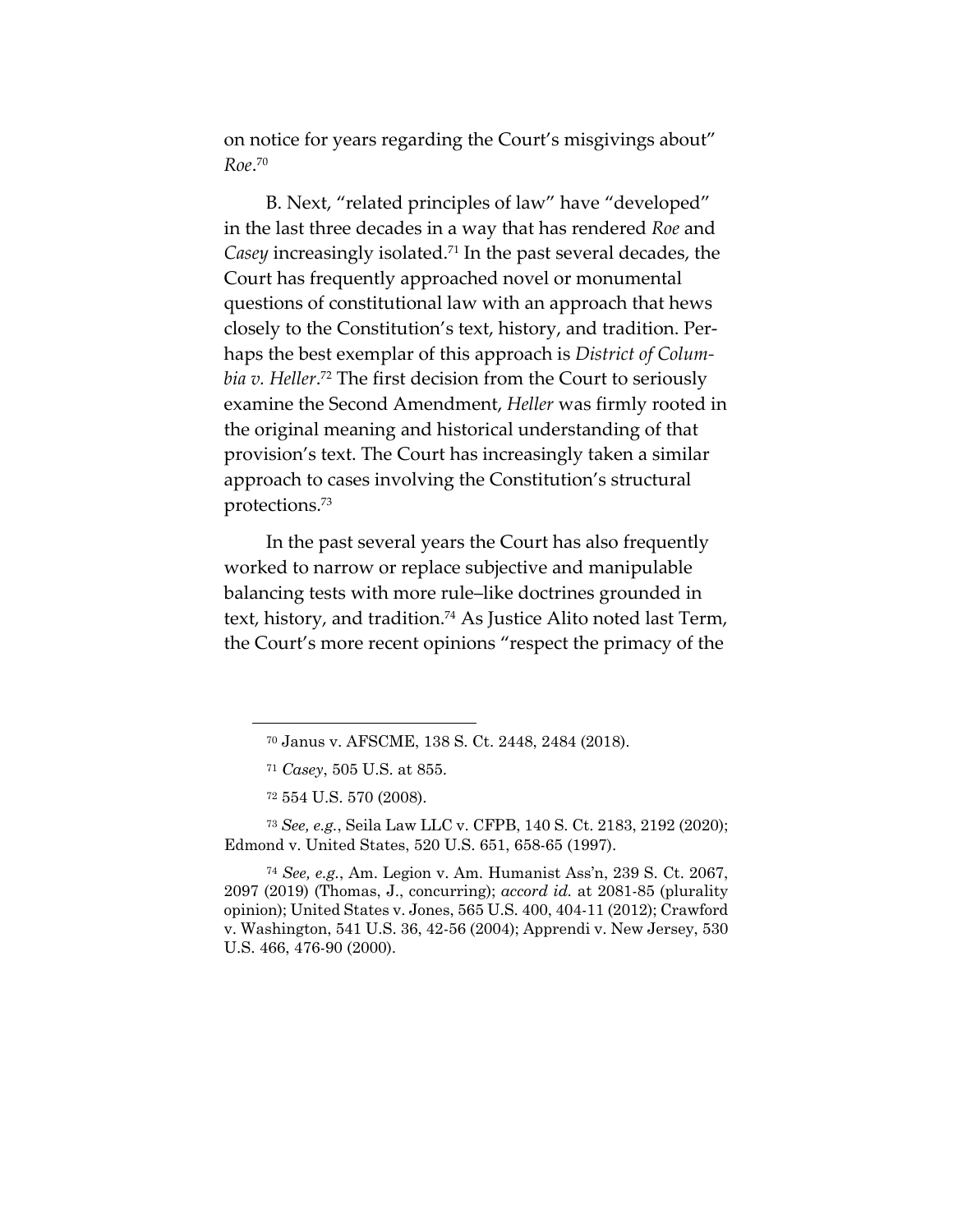Constitution's text,"75 as well as the Nation's history and traditions. The judicial lawmaking style epitomized by *Roe* is increasingly out of place in modern constitutional case law.

*Roe* and *Casey* are in tension with the Court's larger jurisprudence in another way as well, as they have caused distortions in other doctrinal areas. The line of First Amendment cases beginning with *Hill v. Colorado* has sanctioned limits on abortion–related speech "in stark contradiction of the constitutional principles . . . appl[ied] in all other contexts."76 The majority in *Whole Woman's Health* reached the merits of the constitutional challenge only by "disregard[ing] basic rules" of *res judicata* "that apply in all other cases."77 And the plurality in *June Medical* granted abortion providers third–party standing to challenge, on behalf of their patients, regulations designed to protect those patients' health and safety, contrary to the rule that "third–party standing is not appropriate where there is a potential conflict of interest."78 The fact that *Roe* and *Casey* have repeatedly led to such incoherent "jurisprudential consequences,"79 is an additional reason to overrule them.

<sup>75</sup> Fulton v. City of Philadelphia, Pa., 141 S. Ct. 1868, 1894 (2021) (Alito, J., concurring).

<sup>76</sup> Hill v. Colorado, 530 U.S. 703, 742 (2004) (Scalia, J., dissenting).

<sup>77</sup> Whole Woman's Health v. Hellerstedt, 136 S. Ct. 2292, 2330 (2016) (Alito, J., dissenting).

<sup>78</sup> June Med. Servs. v. Russo, 140 S. Ct. 2103, 2167 (2020) (Alito, J., dissenting).

<sup>79</sup> Ramos v. Louisiana, 40 S. Ct. 1390, 1415 (2020) (Kavanaugh, J. concurring).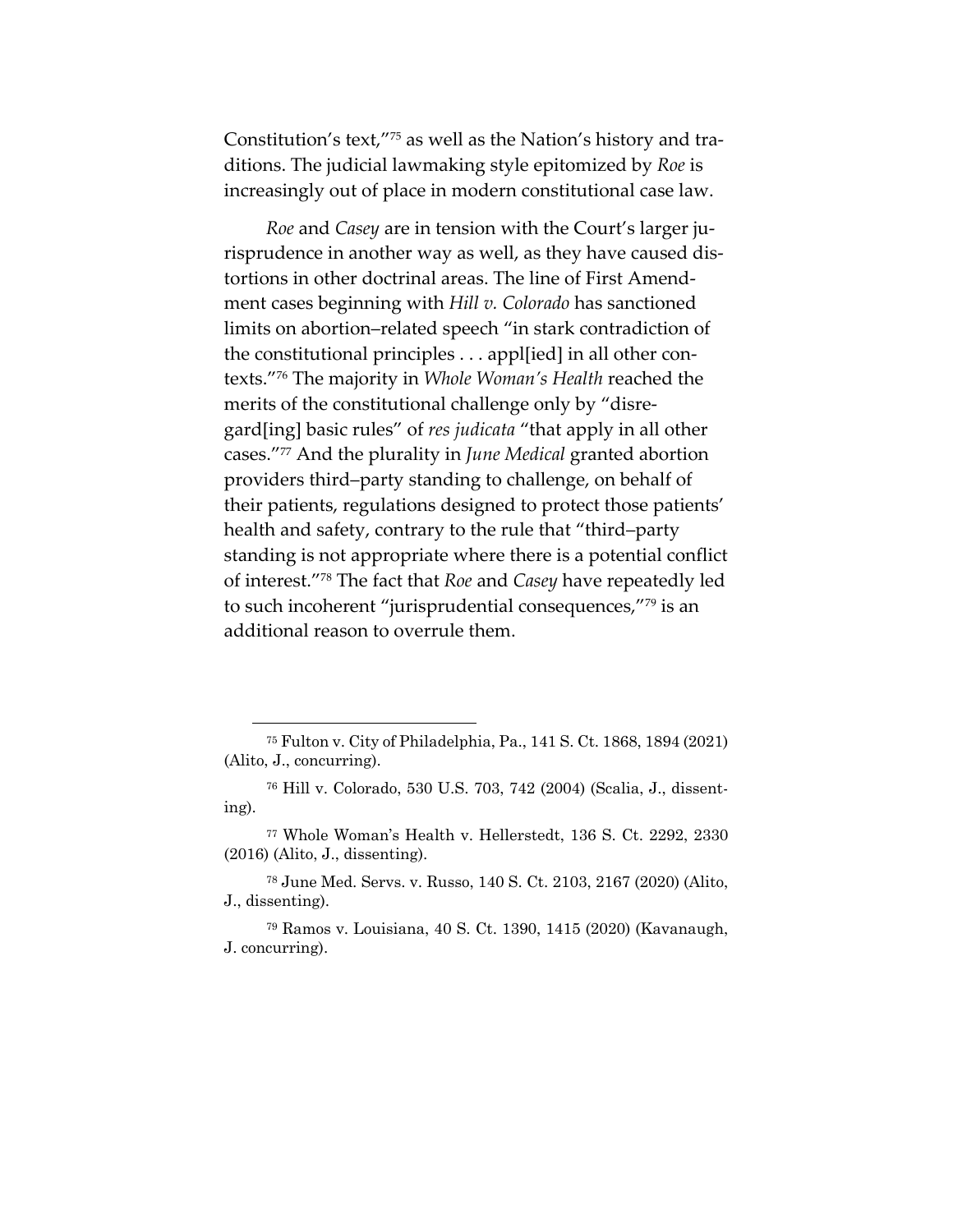C. Apart from these legal developments, "facts have so changed, or come to be seen so differently"80 since *Roe* and *Casey* were decided as to have significantly sapped those decisions of whatever residual force they might be thought to have.

*Roe* recognized that whether "life begins at conception and is present throughout pregnancy" was of pivotal importance, but it asserted that "at this point in the development of man's knowledge" medical science had been "unable to arrive at any consensus" on the issue.<sup>81</sup> *Roe* thus proceeded on the assumption that life "as we recognize it" "does not begin until live birth."82 This "unsupported empirical assumption" has been significantly undermined by subsequent developments. 83

It is now clear that an unborn fetus is not merely "potential life," but is a "a living organism while within the womb, whether or not it is viable outside the womb."<sup>84</sup> As a recent, exhaustive review of the scientific literature concludes, "[t]he scientific evidence clearly indicates that a one– cell human organism, the zygote, forms immediately at fusion of sperm and egg. From a scientific perspective, this single cell is inarguably a complete and living organism; i.e. a

<sup>80</sup> Planned Parenthood v. Casey, 505 U.S. 833, 855 (1992).

<sup>81</sup> Roe v. Wade, 410 U.S. 113, 159 (1973).

<sup>82</sup> *Id.* at 160-61.

<sup>83</sup> *See* Janus v. AFSCME, 138 S. Ct. 2448, 2483 (2018).

<sup>84</sup> Gonzales v. Carhart, 550 U.S. 124, 146-47 (2007).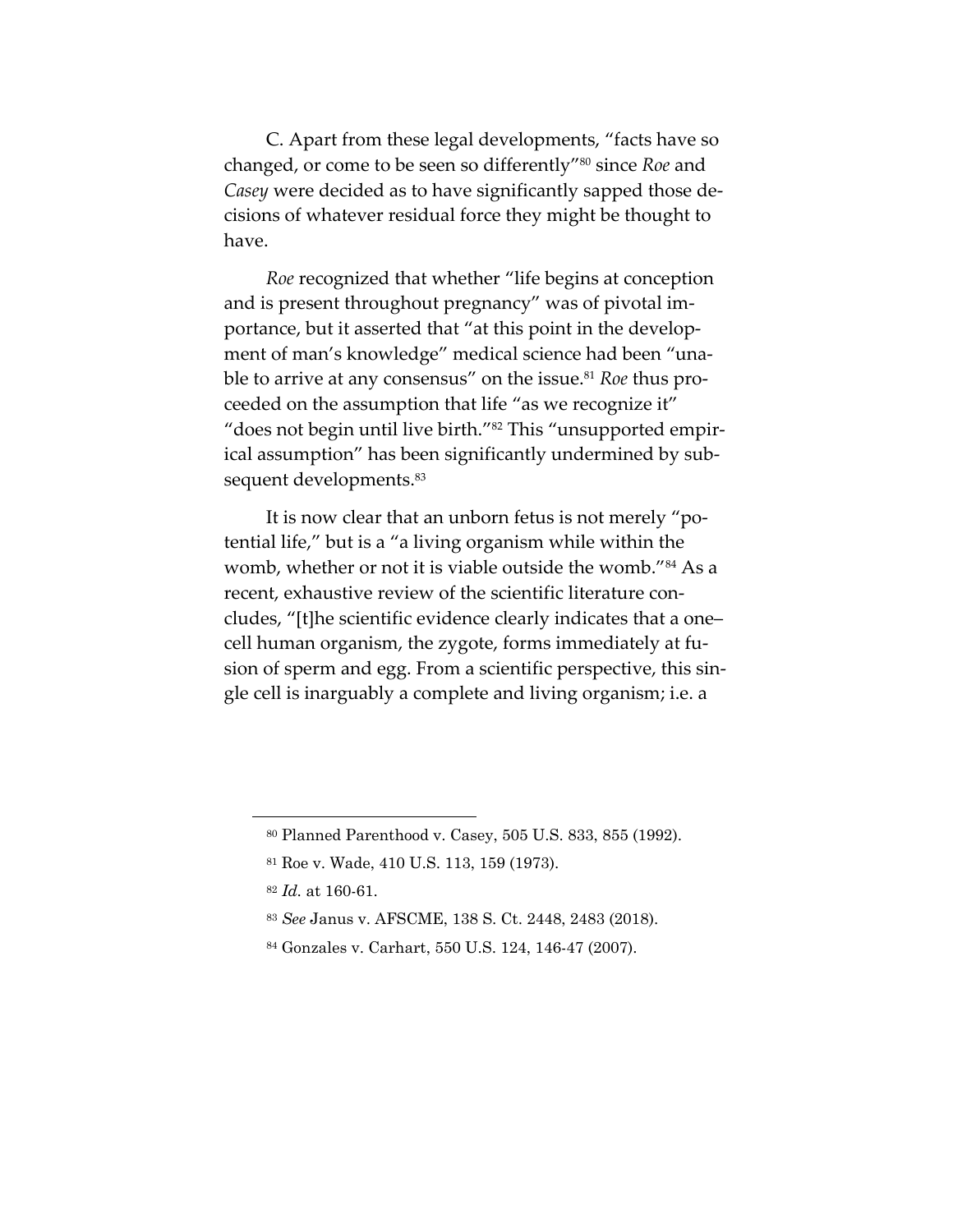member of the human species at the earliest stage of natural development."85

Further, in 1973—and, to some extent, even in 1992—it was widely assumed that an unborn human being had no ability to sense and experience pain.<sup>86</sup> Today, by contrast, there is a growing scientific consensus that the unborn can feel pain as early as 12 weeks gestation.<sup>87</sup> These scientific advances further undermine *Roe*'s underpinnings.

D. Finally, consider the "practical workability" of the precedent in question.<sup>88</sup> The overarching standard established by *Casey*—whether a restriction "imposes [an] undue burden on a woman's abortion right"<sup>89</sup>-is so subjective that it has proven incapable of guiding constitutional analysis. That can surprise no one: the adjective "undue" simply

<sup>86</sup> Stuart W.G. Derbyshire & John C. Bockmann, *Reconsidering fetal pain*, 46 J. MED. ETHICS 3, 3 (2020).

<sup>85</sup> Maureen L. Condic, *When Does Human Life Begin? The Scientific Evidence and Terminology Revisited*, 8 U. ST. THOMAS J.L. & PUB. POL'Y 44, 70 (2013); *see also* Hana R. Marsden et al., *Model systems for membrane fusion*, 40 CHEM. SOC'Y REV. 1572, 1572 (2011) ("The fusion of sperm and egg membranes initiates the life of a sexually reproducing organism."); Enrica Bianchi et al., *Juno is the egg Izumo receptor and is essential for mammalian fertilization*, 24 NATURE 483, 483 (2014) ("Fertilization occurs when sperm and egg recognize each other and fuse to form a new, genetically distinct organism.").

<sup>87</sup> *Id.* at 6; *see also* American College of Pediatricians, *Fetal Pain: What is the Scientific Evidence?* at 1, 7 (2021), https://acpeds.org/assets/Fetal-Pain-Position-Statement-(2).pdf [https://perma.cc/R8EE-RG6R] (concluding that "a large body of scientific evidence demonstrates that painful or noxious stimulation adversely affects immature human beings, both before and after birth," "as early as 12 weeks gestation (and possibly earlier)").

<sup>88</sup> Planned Parenthood v. Casey, 505 U.S. 833, 854 (1992).

<sup>89</sup> *Id.* at 880.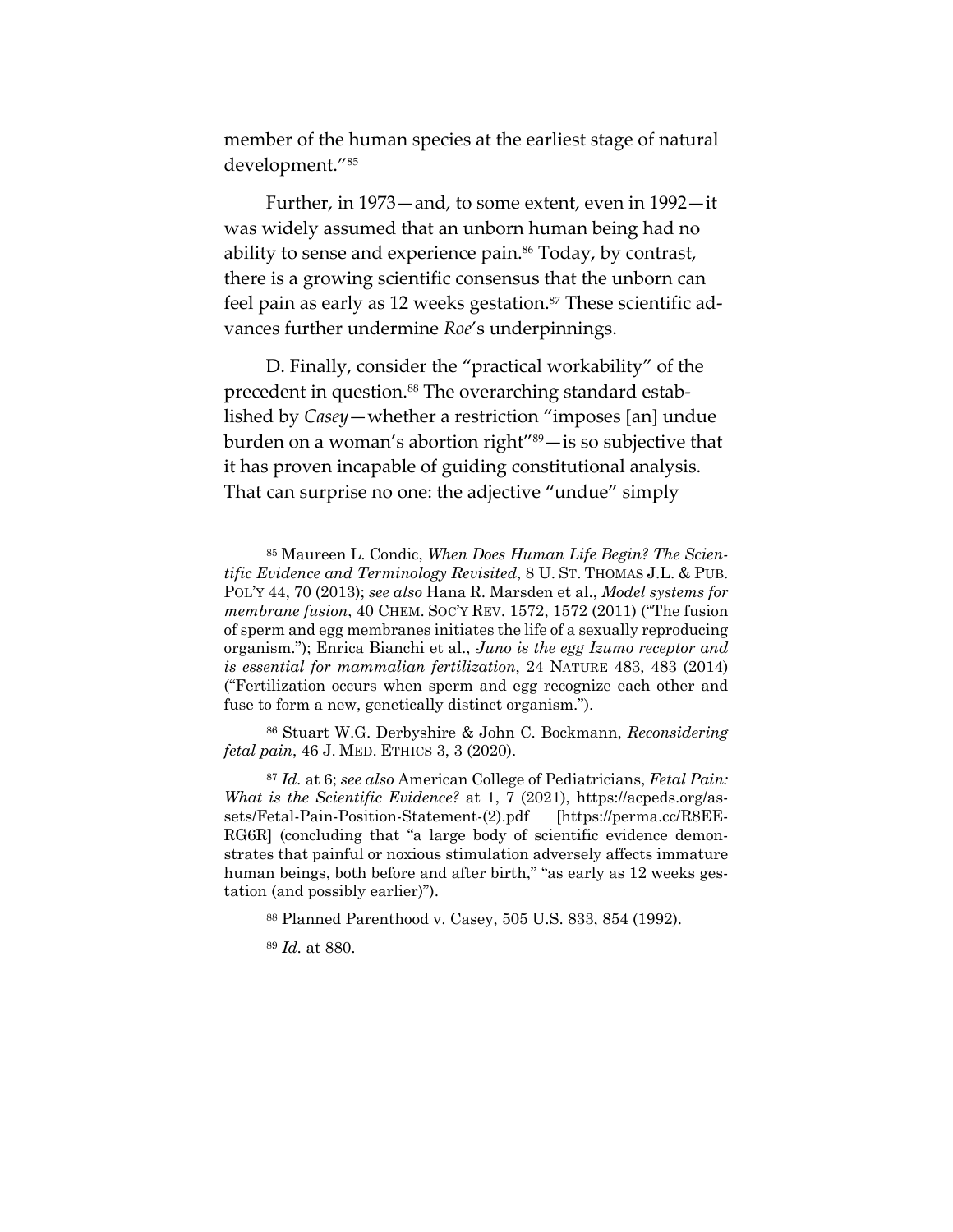means "[e]xcessive or unwarranted."90 The phrase effectively takes *the conclusion* of the constitutional inquiry and costumes it *as the constitutional standard*. The "undue burden" test—which was "plucked from nowhere"91—is thus an "ultimately standardless"<sup>92</sup> standard, that turns entirely on "a judge's subjective determinations" and seems designed for the purpose of "engender[ing] a variety of conflicting views."93

The last three decades have borne out Chief Justice Rehnquist's concerns. The authors of the joint opinion disagreed even among themselves on the correct application of *Casey* in *Stenberg* and again in *Gonzales*. And consider merely a handful of examples from the lower courts: they have split over whether parental notification requirements that lack a judicial bypass procedure constitute an undue burden.<sup>94</sup> They have differed over the constitutionality of laws that bar doctors from performing abortions for certain reasons, such as the unborn child's diagnoses with Down syndrome.<sup>95</sup> And they have divided over the constitutionality of requirements that physicians make certain disclosures before

<sup>95</sup> *Compare* Preterm-Cleveland v. McLoud, 994 F.3d 512, 520-35 (6th Cir. 2021), *with* Little Rock Family Planning Servs. v. Rutledge, 984 F.3d 682, 688-90 (8th Cir. 2021).

<sup>90</sup> *Undue*, BLACK'S LAW DICTIONARY (8th ed., 2004).

<sup>91</sup> *Casey*, 505 U.S. at 965 (Rehnquist, C.J., dissenting in part).

<sup>92</sup> *Id.* at 987 (Scalia, J., dissenting in part).

<sup>93</sup> *Id.* at 965 (Rehnquist, C.J., dissenting in part).

<sup>94</sup> *Compare* Planned Parenthood v. Camblos, 155 F.3d 352, 367 (4th Cir. 1998) (en banc), *with* Planned Parenthood v. Adams, 937 F.3d 973, 985-90 (7th Cir. 2019), *aff'd on reconsideration sub nom.* Planned Parenthood v. Box, 991 F.3d 740 (7th Cir. 2021), *and* Planned Parenthood v. Miller, 63 F.3d 1452, 1460 (8th Cir. 1995).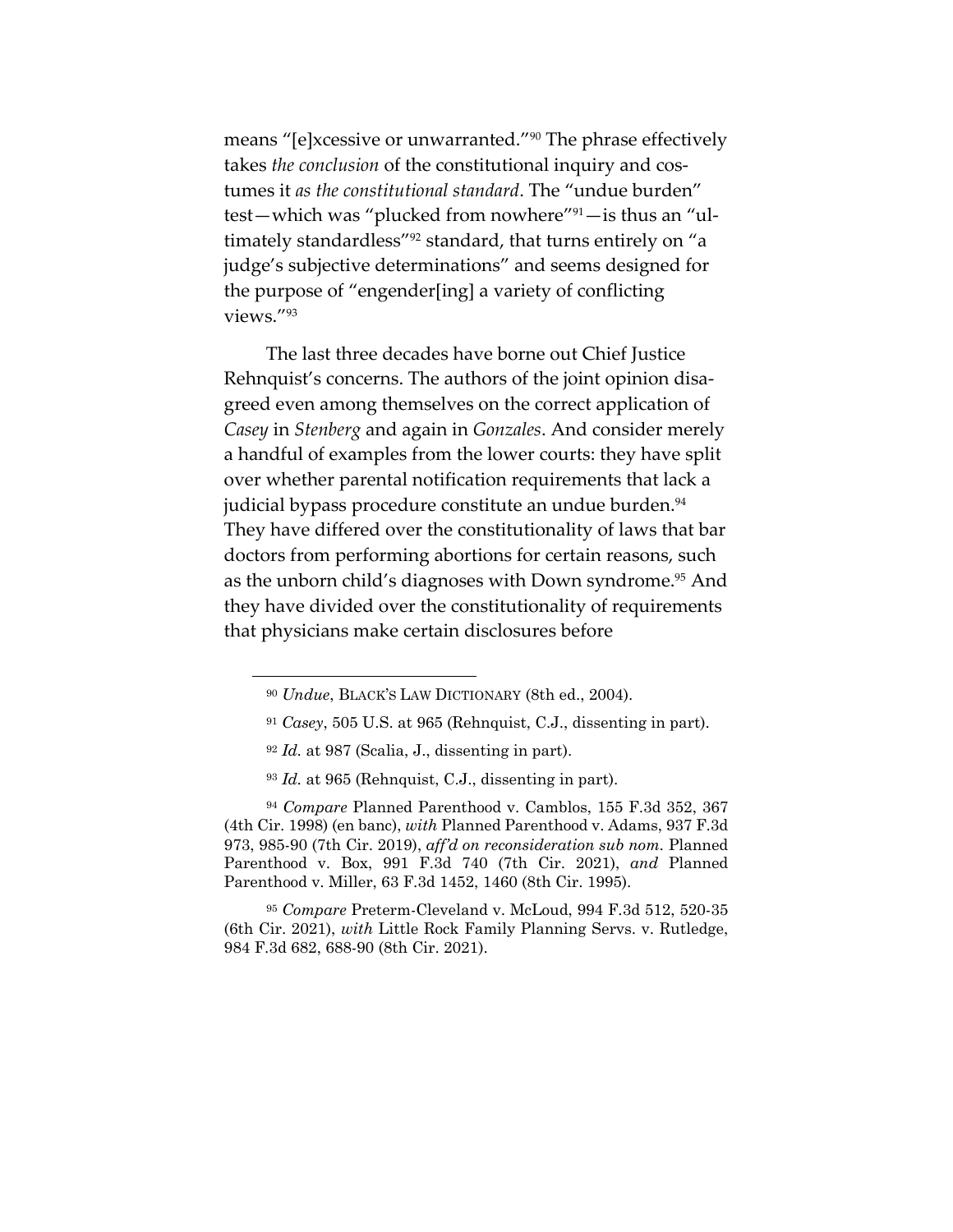administering an abortion.<sup>96</sup> These conflicts bespeak the fundamentally *ad hoc* and standardless judicial inquiry that the undue burden standard forces courts to undertake.

Perhaps most critically, the lower courts—and even the Court—have struggled without success to determine what the "undue burden" test even means. As laid bare by the dueling opinions in *Whole Woman's Health*, this confusion stems from *Casey* itself. The plurality in *Casey* equated the "undue burden" inquiry with asking whether the challenged law places "a substantial obstacle in the path of a woman seeking an abortion,"<sup>97</sup> without any inquiry into the law's benefits.<sup>98</sup> The majority in *Whole Woman's Health*, however, read *Casey* differently, as requiring "that courts consider the burdens a law imposes on abortion access together with the benefits those laws confer."99

When the Court reconsidered the matter in *June Medical*, it brought more darkness than light. The plurality insisted, again, that the "undue burden" inquiry required a balancing of burdens against benefits,<sup>100</sup> but the Chief Justice's concurrence expressly disclaimed any such "weighing of costs and benefits."101 And because the four dissenters

<sup>99</sup> *Id.* at 2309 (majority opinion).

<sup>96</sup> *Compare* EMW Women's Surgical Ctr. v. Beshear, 920 F.3d 421, 430-32 (6th Cir. 2019), *and* Planned Parenthood v. Rounds, 686 F.3d 889, 893-906 (8th Cir. 2012), *with* Stuart v. Camnitz, 774 F.3d 238, 244-55 (4th Cir. 2014).

<sup>97</sup> Planned Parenthood v. Casey, 505 U.S. 833, 877 (1992).

<sup>98</sup> *See* Whole Woman's Health v. Hellerstedt, 136 S. Ct. 2292, 2324 (2016) (Thomas, J., dissenting).

<sup>100</sup> June Medical Servs., L.L.C. v. Russo, 140 S. Ct. 2103, 2120 (2020).

<sup>101</sup> *Id.* at 2136 (Roberts, C.J., concurring).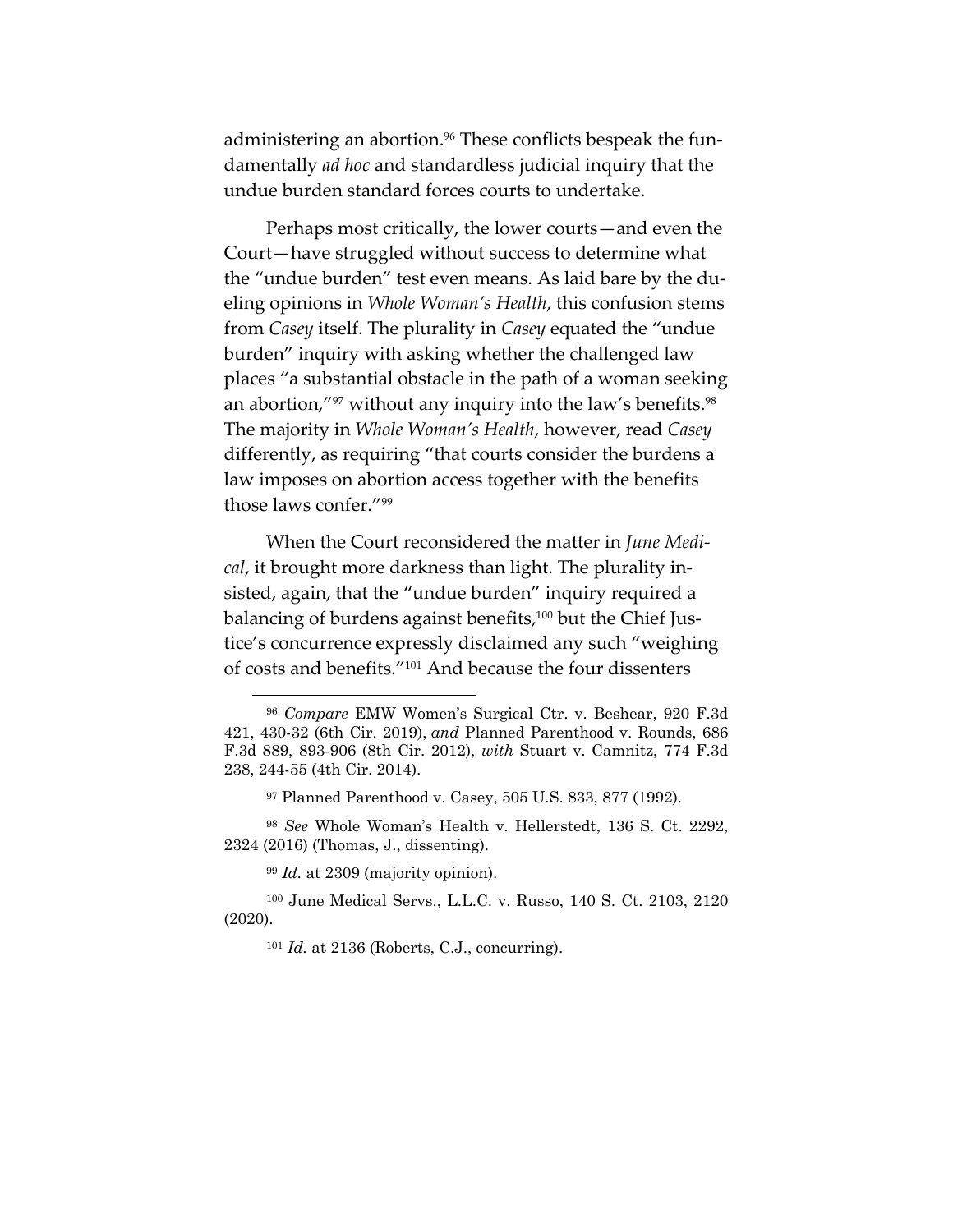took the Chief Justice's view, "five Members of the Court" rejected a cost–benefit reading of *Casey*, <sup>102</sup> such that "no five Justices [could] agree on the proper interpretation of [the Court's] precedents."103

Predictably, the divisions within the Court over the proper reading of the "undue burden" test have led to a parallel division in the lower courts.<sup>104</sup> All told, 30 years after *Casey* the Court's "abortion jurisprudence remains in a state of utter entropy."105

*Casey*'s viability line has also proven indeterminate and incoherent. For starters, and as *Casey* itself acknowledged, viability is a contingent and arbitrary line that depends on "advances in neonatal care."106 While *Casey* pegged the date "at 23 to 24 weeks,"107 viability "is inherently tied to the state of medical technology that exists whenever particular litigation ensues,"108 and as a result "will only increase" with

<sup>105</sup> *June Medical*, 140 S. Ct. at 2152 (Thomas, J., dissenting).

<sup>106</sup> Planned Parenthood v. Casey, 505 U.S. 833, 860 (1992).

<sup>107</sup> *Id.*

<sup>108</sup> City of Akron v. Akron Ctr. for Reproductive Health, Inc., 462 U.S. 416, 458 (1983) (O'Connor, J., dissenting).

<sup>102</sup> *Id.* at 2182 (Kavanaugh, J., dissenting),

<sup>103</sup> *Id.* at 2152 (Thomas, J., dissenting).

<sup>104</sup> *Compare* Preterm-Cleveland v. McCloud, 994 F.3d 512, 524 (6th Cir. 2021) (en banc) (applying the Chief Justice's concurrence); *and* Hopkins v. Jegley, 968 F.3d 912, 915 (8th Cir. 2020) (same), *with* Reproductive Health Servs. v. Strange, No. 17-13561, 2021 WL 2678574, at \*12 (11th Cir. June 30, 2021) (applying plurality opinion); *see also* Planned Parenthood of Ind. & Ky. v. Box, 991 F.3d 740, 741-42 (7th Cir. 2021) (finding the Chief Justice's concurrence "controlling" but not those parts identified as that opinion's "dicta," including "its stated reasons for disagreeing with portions of the plurality opinion").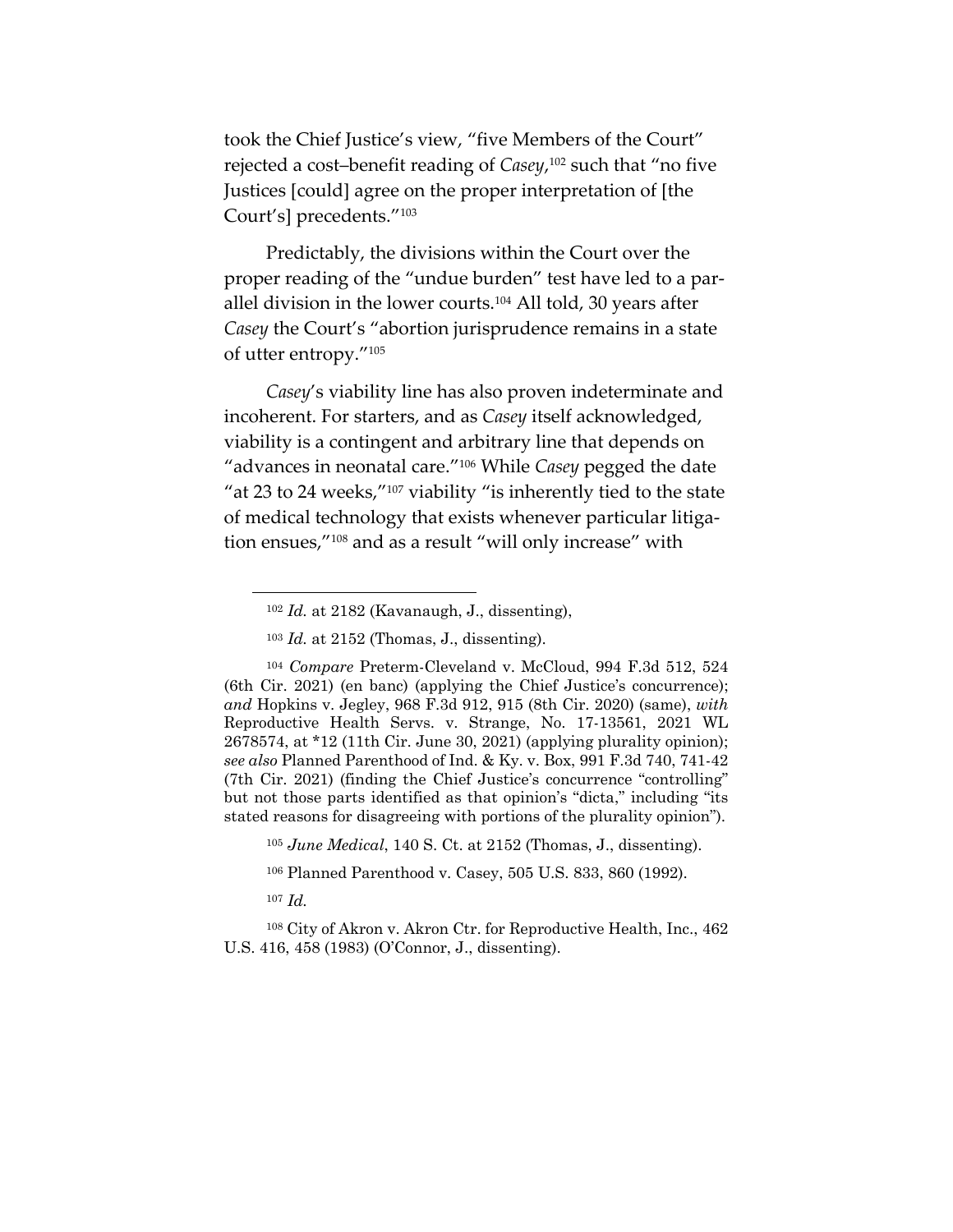further "[m]edical and scientific advances," rendering the standard "even less workable in the future."109 Even today, viability varies from case to case; it may generally occur around 24 weeks gestation, but the most premature "viable" newborn so far—born at just 21 weeks and two days—recently celebrated his first birthday.110 And determining precisely when gestation began in any given case is a matter of guesswork.

Moreover, while *Casey* assured States that upon viability their interest in prenatal life could "be the object of state protection that now overrides the rights of the woman,"111 some cases have interpreted *Casey*'s exception barring post– viability restrictions where "the life or health of the mother is . . . at stake,"112 so expansively as to largely vitiate the Court's assurances.  $^{113}$ 

The short of it is this: 30 years of judicial experimentation with *Casey*'s undue–burden framework have confirmed Chief Justice Rehnquist's prediction that it would "present[ ] nothing more workable than the trimester framework which it discard[ed]."114 As a consequence, "[the] Court's abortion jurisprudence has failed to deliver the principled and

<sup>112</sup> *Id.* at 872.

<sup>113</sup> *See, e.g.*, Women's Med. Pro. Corp. v. Voinovich, 130 F.3d 187, 209 (6th Cir. 1997) (interpreting the Court's precedents as requiring an exception for "severe mental or emotional harm").

<sup>114</sup> *Casey*, 505 U.S. at 966 (Rehnquist, C.J., dissenting in part).

<sup>109</sup> MKB Mgmt. Corp. v. Stenehjem, 795 F.3d 768, 774-75 (8th Cir. 2015).

<sup>110</sup> Sydney Page, *A newborn weighed less than a pound and was given a zero percent chance of survival. He just had his first birthday*, WASH. POST, (June 23, 2021, 6:00 AM), https://wapo.st/2SJ1AvH.

<sup>111</sup> *Casey*, 505 U.S. at 870.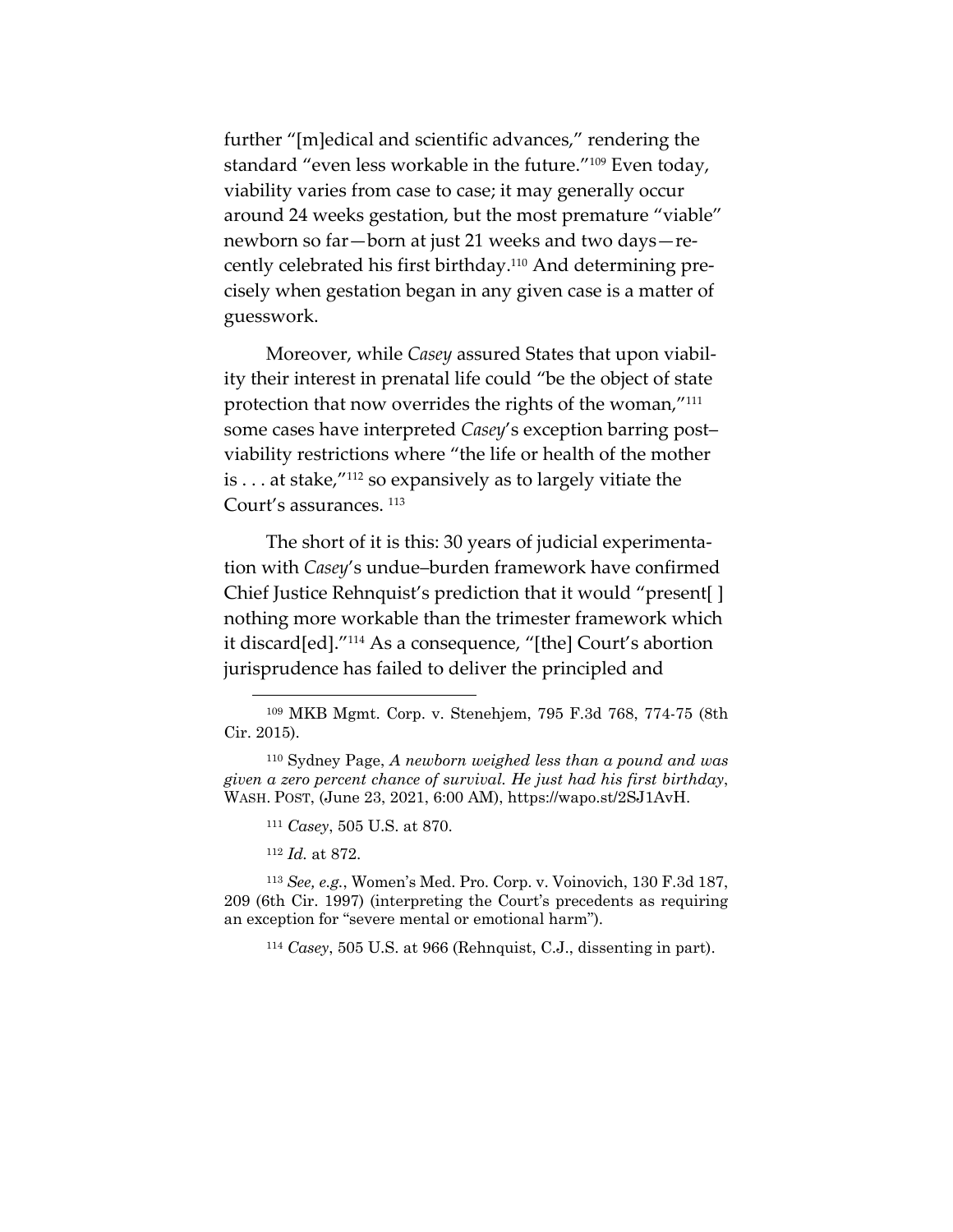intelligible development of the law that *stare decisis* purports to secure."<sup>115</sup>

IV. THREE DECADES OF UPHEAVAL AND CONTROVERSY OVER ABORTION RIGHTS HAVE CONCLUSIVELY SHOWN THAT *CA-SEY*'S CALL FOR A HALT TO THE NATIONAL ABORTION DE-BATE IS A COMPLETE FAILURE.

A candid assessment of the very same "prudential and pragmatic considerations" cited by *Casey*, <sup>116</sup> thus shows that those cases should be repudiated. But while *Casey* briefly rehearsed the *stare decisis* factors just discussed,<sup>117</sup> the dominant considerations that appear to have animated the *Casey* plurality are instead set forth in the concluding section of the joint opinion's discussion of *stare decisis*: the special precedential force of the rare case, like *Roe*, that "calls the contending sides of a national controversy to end their national division" and the institutional concern that owning up to *Roe*'s errors would come "at the cost of both profound and unnecessary damage to the Court's legitimacy, and to the Nation's commitment to the rule of law."118 But these same considerations today affix the final seal on the warrant for overruling *Roe*.

A. *Roe*'s call did not so much resolve the national debate over abortion as supercharge it. As Justice Scalia observed in his dissent in *Casey*, "*Roe* fanned into life an issue

- <sup>117</sup> *Id.* at 846, 855-61.
- <sup>118</sup> *Id.* at 867-69.

<sup>115</sup> June Medical Servs., L.L.C. v. Russo, 140 S. Ct. 2103, 2152 (2020) (Thomas, J., dissenting) (quotation marks omitted).

<sup>116</sup> *Casey,* 505 U.S. at 854.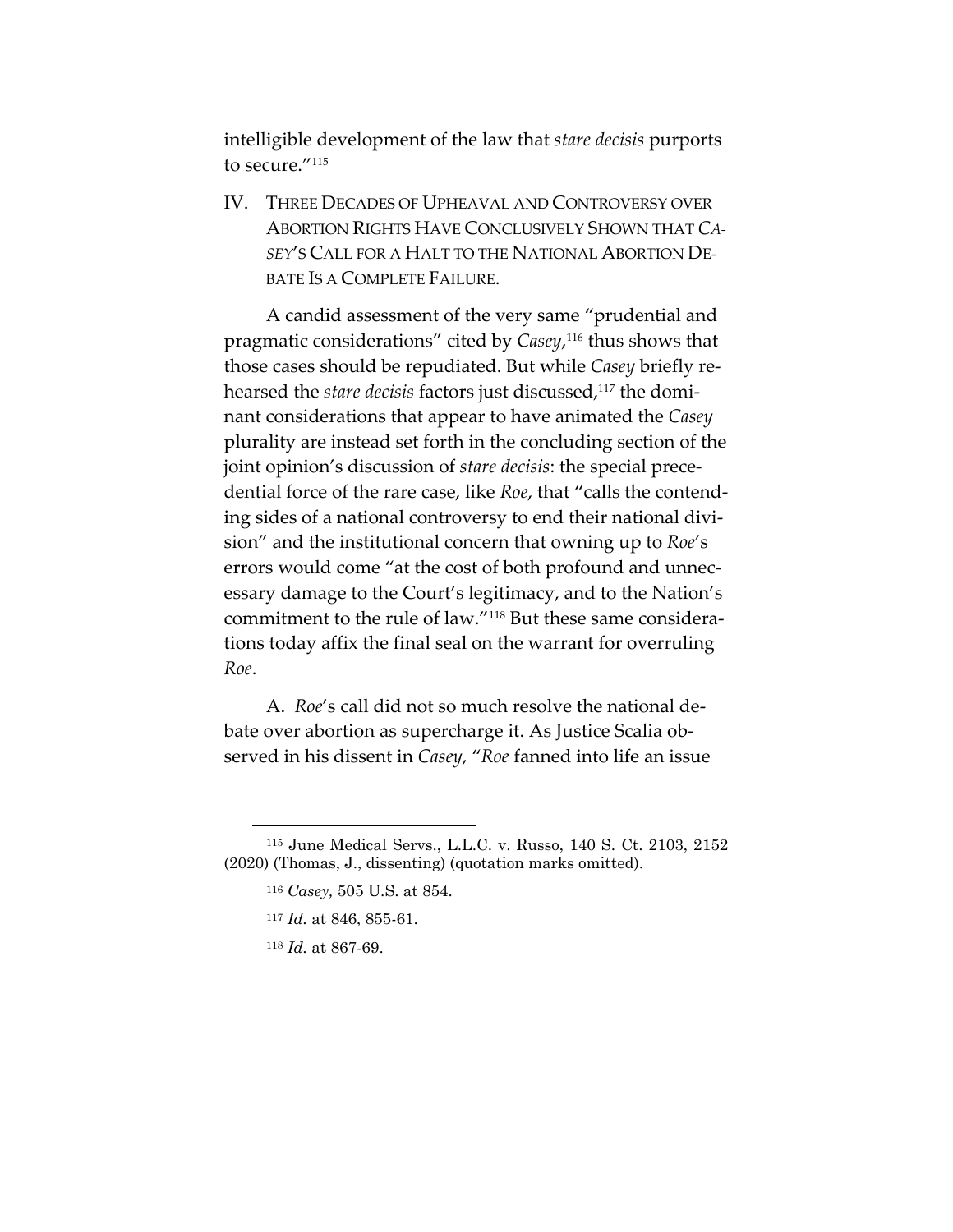that has inflamed our national politics … ever since."119 The ensuing three decades have amply vindicated Justice Scalia's prediction that *Casey*'s failure to overturn *Roe* would perpetuate the firestorm.120 The abortion issue remains as contentious and divisive as ever. Indeed, between 1995 and 2021, the share of Americans who describe themselves as pro–life jumped from 33 to 47 percent.<sup>121</sup> A total of 28 States, moreover, have "sought a federal constitutional amendment—either proposed by a constitutional convention or by Congress—that would prohibit abortion or restore the states' authority to do so."122

That enduring controversy refutes any suggestion that *Roe* should be entitled to some sort of "super–precedential"123 force. This "super–precedent" idea has no basis in law. The Court has not hesitated to overrule even landmark decisions that had previously been reaffirmed without the slightest hint that it had to overcome some sort of "super" precedential weight. *Plessy v. Ferguson*, for example, was reaffirmed in *Chiles v. Chesapeake & O. Ry. Co.*, <sup>124</sup> *McCabe v.* 

<sup>122</sup> Paul B. Linton, *Overruling Roe v. Wade: Lessons from the Death Penalty*, 48 PEPP. L. REV. 261, 275 (2021).

<sup>123</sup> Richmond Med. Ctr. v. Gilmore, 219 F.3d 376, 376 (4th Cir. 2000) (Luttig, J., concurring).

<sup>124</sup> Chiles v. Chesapeake & O. Ry. Co., 218 U.S. 71, 77 (1910).

<sup>119</sup> 505 U.S. at 995 (Scalia, J., dissenting).

<sup>120</sup> *See id.*

<sup>121</sup> *Abortion*, GALLUP, https://news.gallup.com/poll/1576/abortion.aspx [https://perma.cc/Z5TL-E5BZ].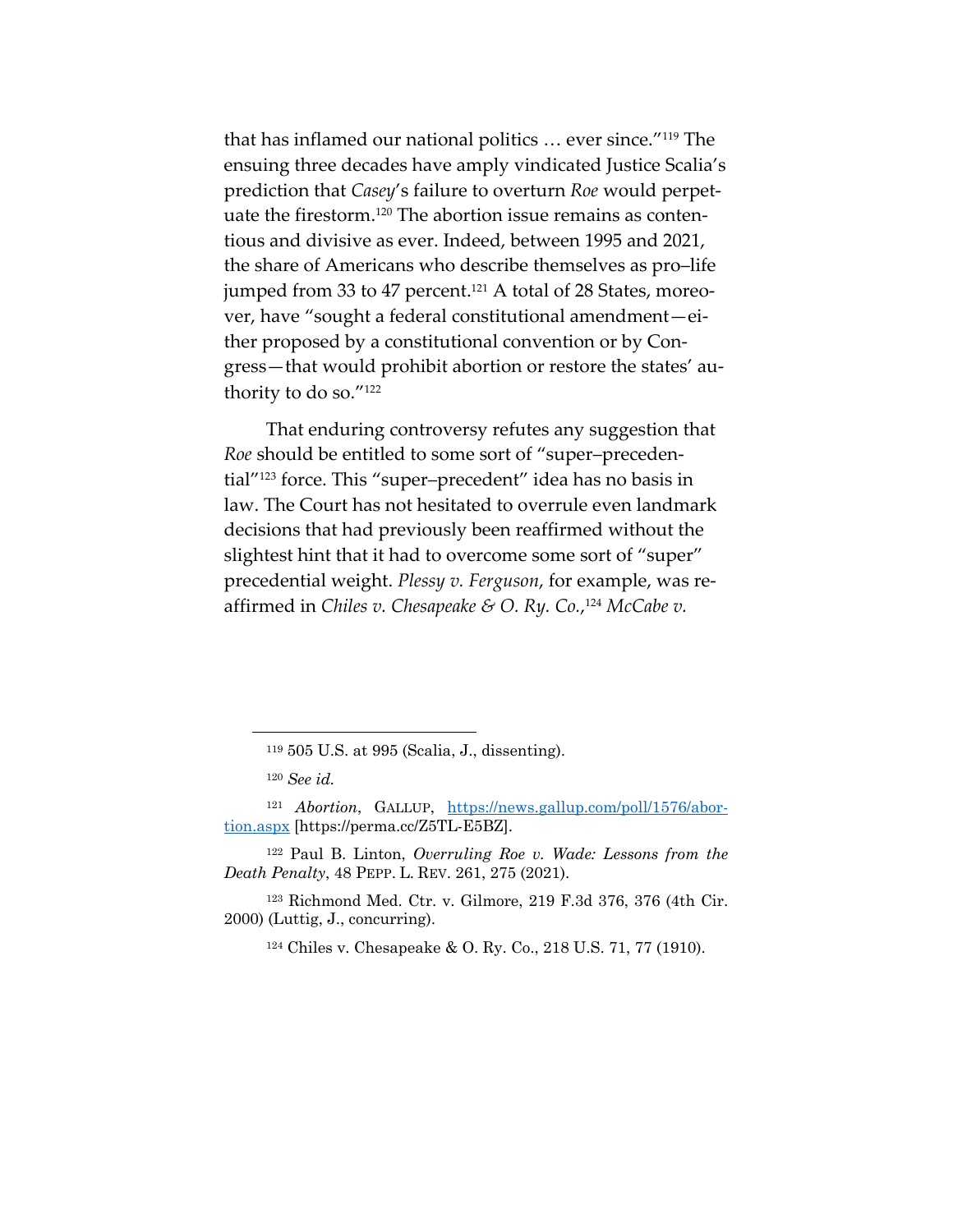*Atchison, Topeka & Santa Fe Ry. Co.*, <sup>125</sup> and *Gong v. Rice*, <sup>126</sup> before *Brown* finally (and correctly) buried it.

Moreover, even scholars who believe as a descriptive matter that some precedents are practically "immune from judicial overruling" concede that "a decision as fiercely and enduringly contested as *Roe v. Wade* has acquired no immunity from serious judicial reconsideration."127

*Casey* lamented that "19 years after our holding" in *Roe*, "that definition of liberty is still questioned." $128$  It is no less questioned after another 29 years. Even in 1992, a student of history could have doubted the ability—or legitimate authority—of the Court "to resolve the sort of intensely divisive controversy reflected in *Roe*."129 Today there can be no doubt that the effort has failed.

B. *Roe*'s attempt, and then *Casey*'s, to resolve the national division over abortion has failed for any number of reasons, but surely one of them is the widespread belief that the decisions are fundamentally illegitimate exercises of judicial power. It is thus ironic that *Casey* found adherence to *Roe*'s "imperative" to preserve both "the Court's legitimacy"

<sup>128</sup> Planned Parenthood v. Casey, 505 U.S. 833, 844 (1992).

<sup>125</sup> McCabe v. Atchison, Topeka & Santa Fe Ry. Co., 235 U.S. 151, 160 (1914).

<sup>126</sup> Gong v. Rice, 275 U.S. 78, 86 (1927).

<sup>127</sup> Richard H. Fallon, Jr., *Constitutional Precedent Viewed Through the Lens of Hartian Positivist Jurisprudence*, 86 N.C. L. Rev. 1107, 1116 (2008); *see also* Amy Coney Barrett, *Precedent & Jurisprudential Disagreement*, 91 Tex. L. Rev. 1711, 1735 n.141 (2013) (collecting citations).

<sup>129</sup> *Id.* at 866; *cf.* Dred Scott v. Sandford, 19 How. (60 U.S.) 393 (1857).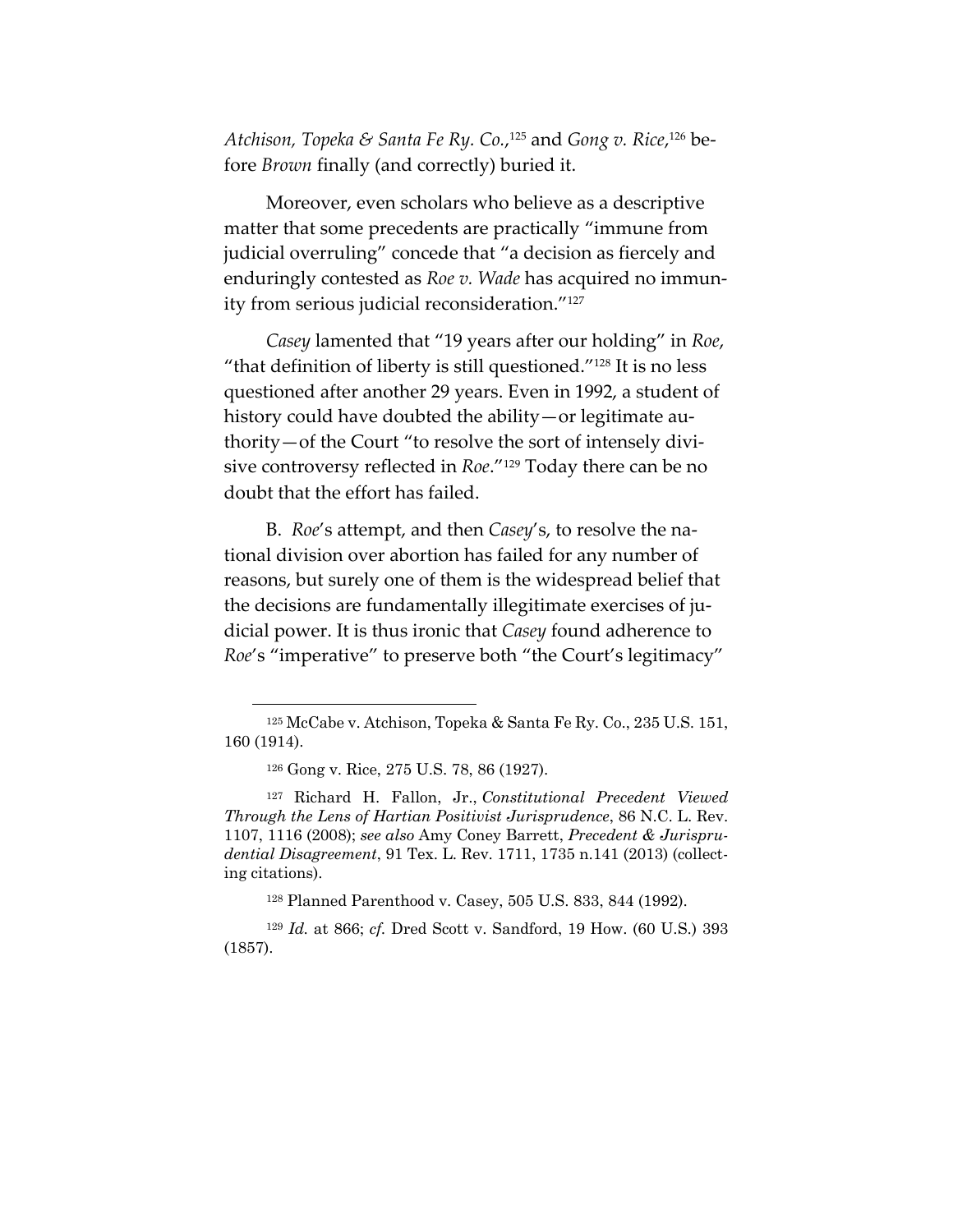and "the Nation's commitment to the rule of law."130 In so doing, *Casey* elevated *Roe* above the Constitution itself as the rule of law.

It is for this reason that a great many Americans have refused to accept the legitimacy of *Roe* and *Casey*. As the *Casey* plurality wrote, again ironically, "the Court's legitimacy depends on making legally principled decisions" whose "principled character is sufficiently plausible to be accepted by the Nation."131 The plurality penned these words to justify its refusal "to overrule [*Roe*] under fire,"132 but it is *the Court's creation of a constitutional abortion right* that has failed *Casey*'s "principled justification" test and, for that reason, will never receive widespread acceptance by the Nation.

C. The enduring debate over *Roe*'s legitimacy leads us, finally, to a far–reaching consequence of the decision that cannot be ignored: the way in which *Roe* has not only intensified America's political divisions over abortion but perverted the very institutions and mechanisms that are meant to resolve them.

The story of much of the dysfunction in American politics over the last 50 years can be told through the prism of *Roe*. The difficulty is not only that Americans are intractably divided over the abortion issue, but that the views of each side are extraordinarily intense. Public opinion polls have consistently showed that around half of Americans view the

<sup>130</sup> *Casey,* 505 U.S. at 869.

<sup>131</sup> *Id.* at 865-66.

<sup>132</sup> *Id.* at 867.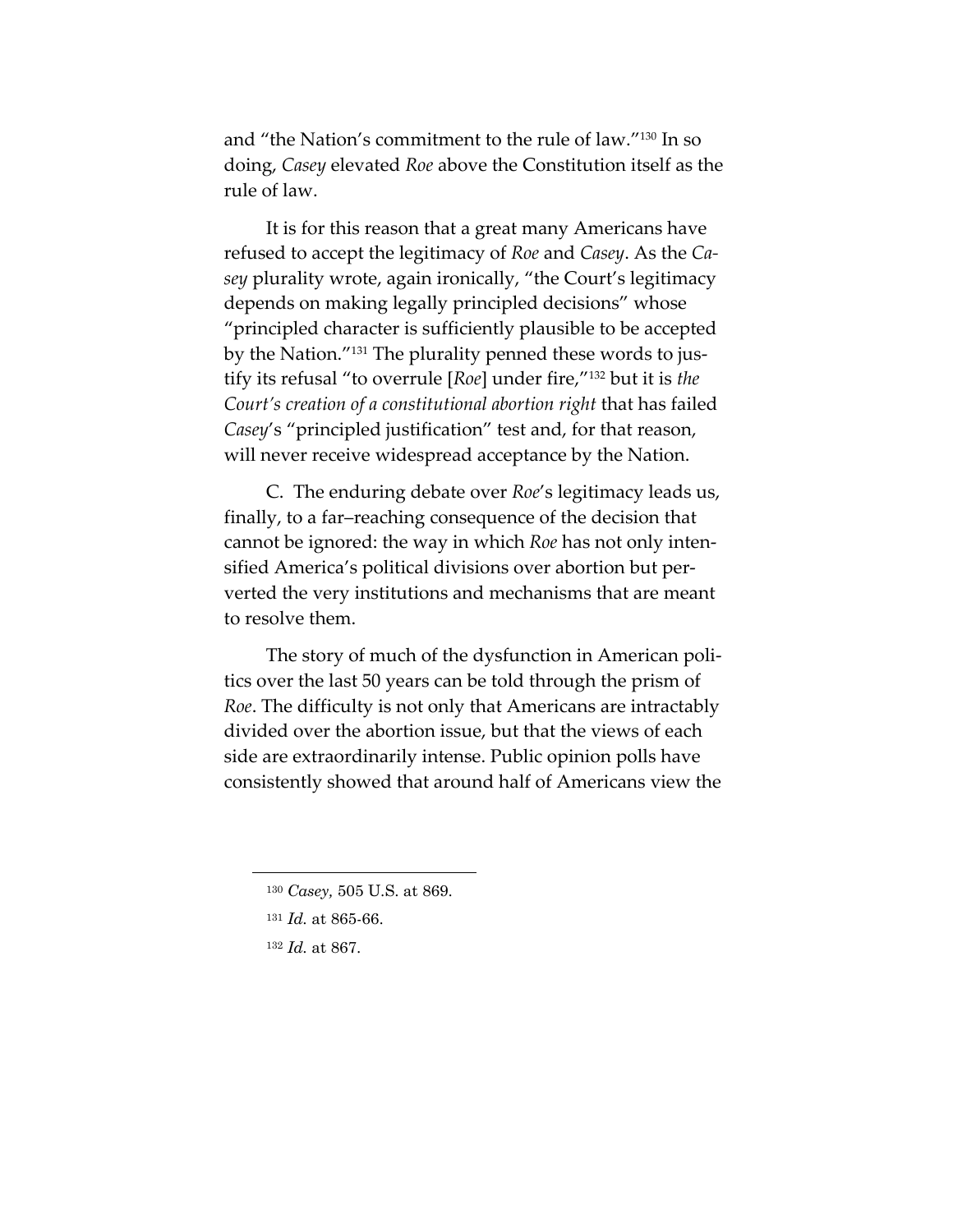issue as either extremely or very important.133 Because of the Court's decision in *Roe*, however, the only place where the political energy over this issue can realistically be channeled is the debate over Supreme Court appointments. Thus in 2016, for example, 26% of Americans who voted for Donald Trump—and 18% of voters for Hillary Clinton—listed appointments to the Court as the most important factor in their vote.134

Focusing all of the political activism over the abortion issue on judicial selection has resulted, inevitably, in the poisoning of the process. For much of the 20th century prior to *Roe*, nominees to the Court were confirmed largely without controversy.135 As the battle over *Roe* began to emerge as a central issue in the appointments process, however, these dynamics changed dramatically: Every Supreme Court nominee since Justice Stevens in 1975 has been explicitly asked about his or her views on *Roe v. Wade*, <sup>136</sup> and the judicial

<sup>133</sup> Karlyn Bowman & Heather Sims, *Abortion As An Election Issue* 1-2, AMERICAN ENTERPRISE INSTITUTE (Jan. 2016), https://www.aei.org/wp-content/uploads/2016/01/Abortion-as-Election-Issue.pdf (compiling survey data).

<sup>134</sup> Philip Bump, *A quarter of Republicans voted for Trump to get Supreme Court picks — and it paid off*, WASH. POST (June 26, 2018), https://wapo.st/3qB6Wpa [https://perma.cc/WQ9X-529B].

<sup>135</sup> *See Supreme Court Nominations (1789-Present)*, U.S. SEN-ATE, https://www.senate.gov/legislative/nominations/SupremeCourtNominations1789present.htm [https://perma.cc/EY3M-FCM3].

<sup>136</sup> *See* PAUL M. COLLINS & LORI A. RINGHAND, *Supreme court confirmation Hearings and Constitutional Change*, 122 fig.4.6 (2013); S. HRG. 115-208 at 76 (2017); S. HRG. 115-545, pt. 1 at 75 (2018); Barrett Confirmation Hearing, Day 2 Part 1 at 35:30, C-SPAN, Oct. 13, 2020, https://www.c-span.org/video/?476316-1/barrett-confirmation-hearingday-2-part-1 [https://perma.cc/AKL5-YVB2].